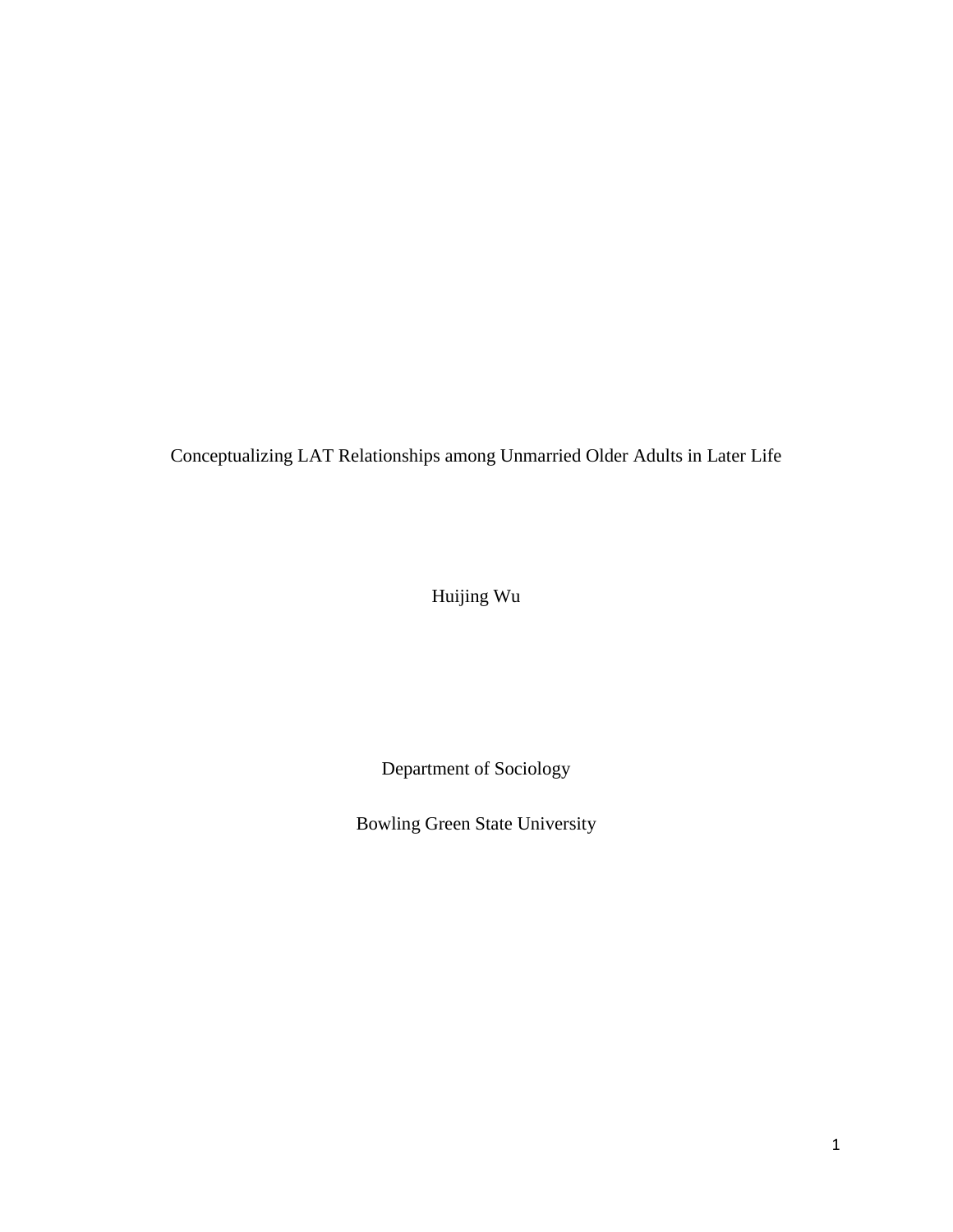#### Abstract

This study investigated living apart together (LAT) relationships in older adulthood by using data from the 2011 Wisconsin Longitudinal Study (WLS). Scant research in the United States has examined LAT relationships, particularly using quantitative data. This study constructed an innovative, new measure of LAT relationships in later life. First, I conceptualized LAT relationships by using a set of questions about dating behaviors, relationship features, and demographic characteristics in older adulthood. Second, I examined expectations of cohabitation and marriage to assess whether LAT relationships are a new family form, distinctive from cohabitation and marriage. Nearly all LATs (93%) reported no expectations to either cohabit or marry, reinforcing the notion that LAT relationships are a distinctive family form in older adulthood.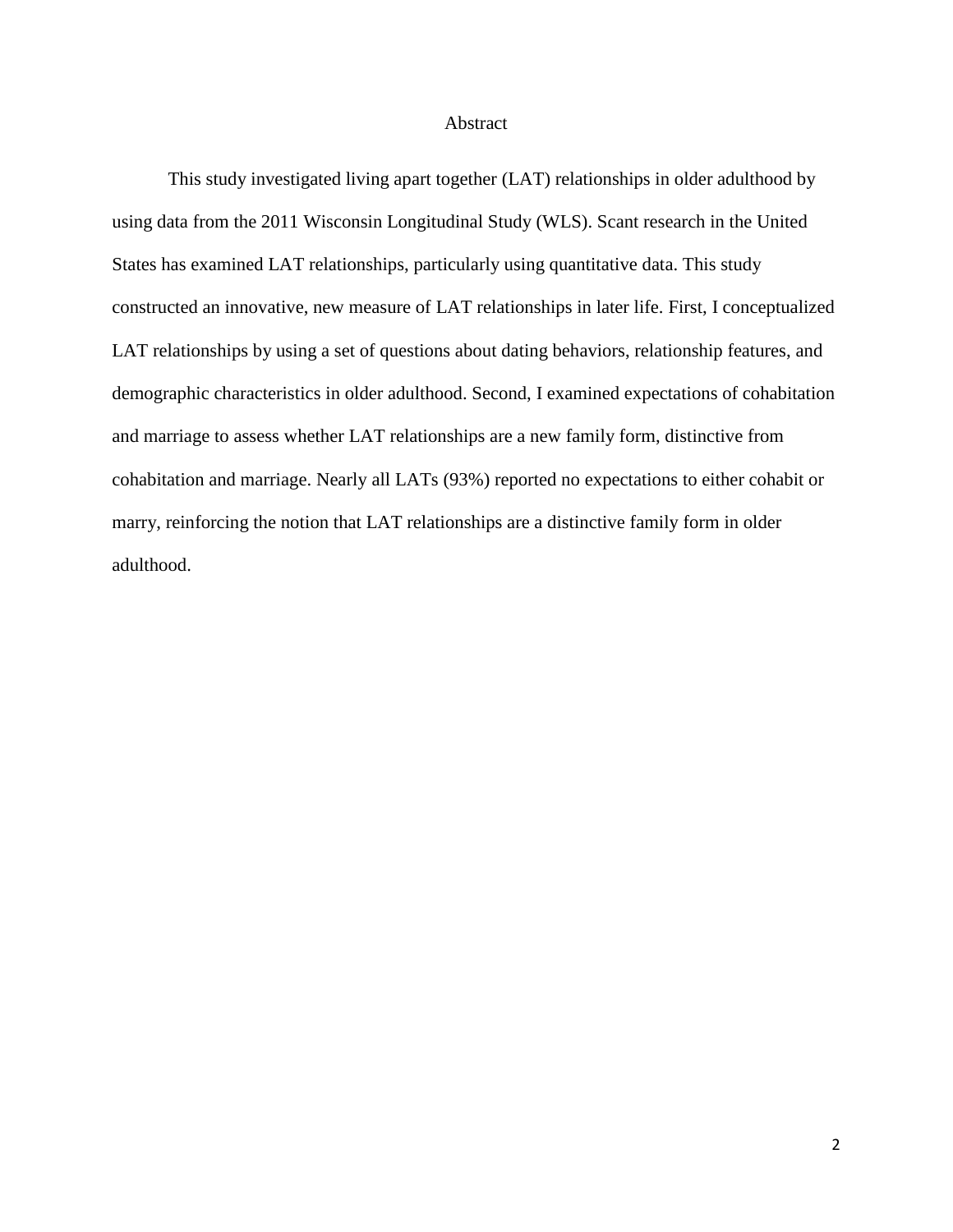Rapid changes in union formation and dissolution have occurred among older adults in recent decades. Unmarried baby boomers have increased since 1980 (Lin & Brown, 2012), and the gray divorce rate doubled between 1990 and 2010 (Brown & Lin, 2010). The increases in singlehood among older adults imply that they have the potential to form a new partnership. However, most researchers focus on marriage or cohabitation among older adults, ignoring noncoresidential relationships, such as dating or living apart together (LAT). Prior research has shown that only modest proportions of older singles repartner through either cohabitation or remarriage after marital dissolution in later life (Brown, Lin, Hammersmith, & Wright, 2018). Older singles are usually categorized as unpartnered in national surveys, which cannot capture the patterns of partnerships accurately because indicators of non-coresidential relationships are lacking. Older singles may go out dates or be in a LAT relationship.

LAT relationships have been discussed increasingly in recent years and have become more accepted in European countries (Connidis, Borell, & Karlsson, 2017; Haskey, 2005; Haskey & Lewis, 2006; Karlsson & Borell, 2005; Levin, 2004; Liefbroer, Poortman, & Seltzer, 2015; Pasteels, Lyssens-Danneboom, & Mortelmans, 2017; Stoilova. Roseneil, Crowhurst, Hellesund, & Santos, 2014; Tai, Baxter, & Hewitt, 2014). However, little research examines LAT relationships in the United States. Most of these studies in the United States are qualitative (Connidis et al., 2017) and the national estimates of LAT relationships are limited.

This study used an innovative approach to conceptualize LAT relationships among older adults. The Wisconsin Longitudinal Study (WLS) collected a set of questions about dating behavior that allow researchers to define LAT relationships. The WLS also provided questions about expectations of cohabitation and marriage that can help us to answer the research question: are LAT relationships are a new family? Additionally, we can compare LAT relationships with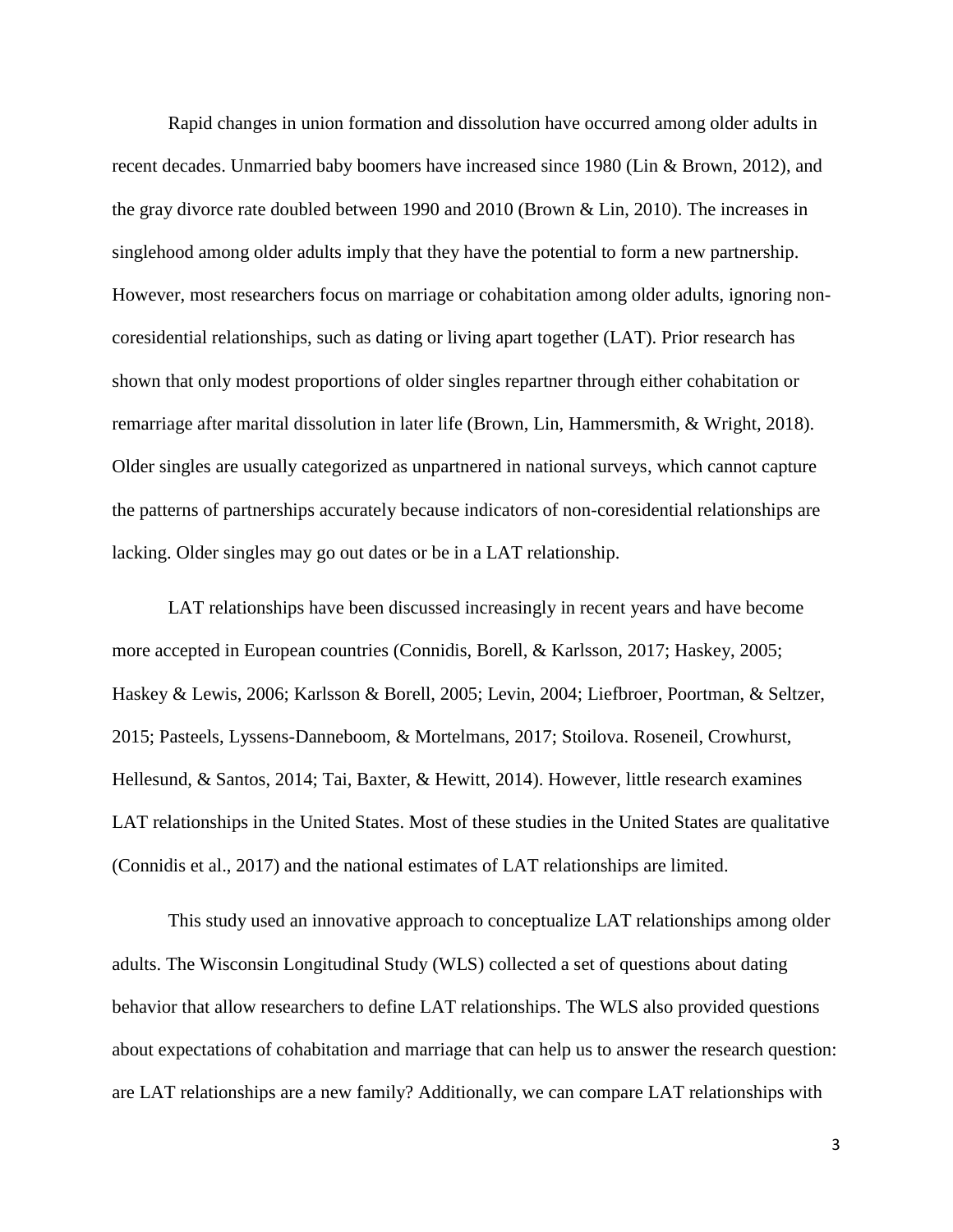cohabitation to examine whether LAT relationships are an alternative to cohabitation or marriage.

## Background

The work of Connidis et al. (2017) summarized that LAT is characteristically defined as a chosen, intimate relationship between partners who are committed to LAT and each other for the long-term and who live in separate homes. Some researchers view LAT relationships as a new family form, and others see LAT relationships as a stepping stone to cohabitation or marriage (Levin, 2004; Connidis et al., 2017). Researchers have examined reasons why people are in LAT relationships to clarify whether LAT relationships are a new family form (Duncan & Phillips, 2011; Duncan, Carter, Phillips, Roseneil, & Stoilova, 2014; Liefbroer et al., 2015; Benson & Coleman, 2016b). For example, some people choose LAT relationships because they feel it is too early to live together with their current partners, and some people simply reject cohabitation or marriage due to their previous negative experiences in coresidential relationships (Roseneil, 2006). However, important questions regarding the definition of LAT relationships remain unanswered. The definitions of LAT relationships are varied and widely debated (Amato & Hayes, 2014; Connidis et al., 2017; Duncan & Phillips, 2010; Levin, 2004).

Researchers have discussed two main perspectives on LAT relationships. One perspective sees LAT as an innovative type of relationship that is associated with individualism and emerges from the context of the Second Demographic Transition (Levin, 2004; Strohm et al., 2009; Upton-Davis, 2012; 2015). In this perspective, individuals seek intimate relationships, but not necessarily marriage or a relationship that involves living in the same household. LAT relationships are longterm committed relationships. Individuals in LAT relationships are unlikely to have intentions to live together or get married, especially among older adults (Benson & Coleman, 2016b; Duncan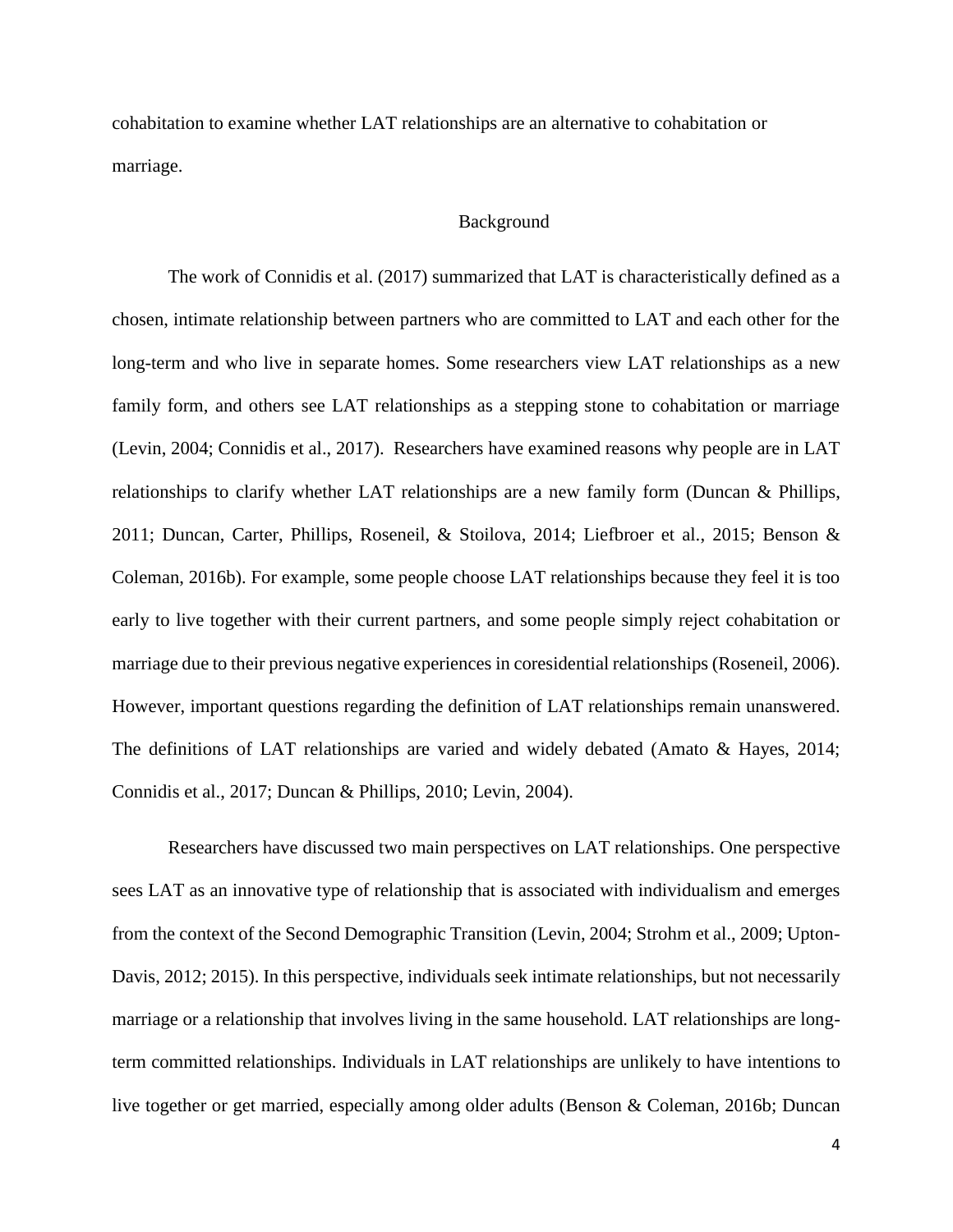et al., 2014; Strohm et al., 2009). LAT relationships seem to be an alternative to cohabitation or marriage. In this context, some scholars think LAT relationships are a new family form.

The other perspective is that LAT relationships operate less as a new family form and more as a practical response to life course constraints, such as financial issues (Haskey & Lewis, 2006; Turcotte, 2013). From this perspective, individuals who are LATs will tend to transition into cohabitation or marriage, and this is particularly likely among young adults (Coulter & Hu, 2017). Therefore, LAT relationships may resemble dating relationships and not a new family form (Duncan & Phillips, 2011). LAT relationships are an intimate relationship in response to the demands of life circumstances or personal needs. If life circumstances or personal needs change, individuals or couples may change their intimate relationships. It also implies LAT relationships are short-term and often unstable. Especially, young individuals in LAT relationships were more likely to move into living together or even break up than older individuals in LAT relationships (Régnier-Loilier, 2015).

The debates of those two perspectives are associated with the measurement of LAT relationships. Most national surveys do not collect data to ask non-coresidental relationships. Previous research has indicated that lack of appropriate quantitative data has led to weak measurement of LAT relationships (Strohm et al., 2009). The other possible issue about the measurement of LAT relationships is that early research on LAT relationships did not examine age differences specifically. In recent studies, scholars have demonstrated that the reasons why individuals are in LAT relationships differ by age (Duncan et al., 2013, 2014; Lewin, 2017). LAT relationships have unique meanings in older adulthood (Benson & Coleman, 2016a), and older adults are likely to remain LAT relationships (Lewin, 2017; Régnier-Loilier, 2015). The perspective of LAT as a new family form may appropriate explain why older adults choose LAT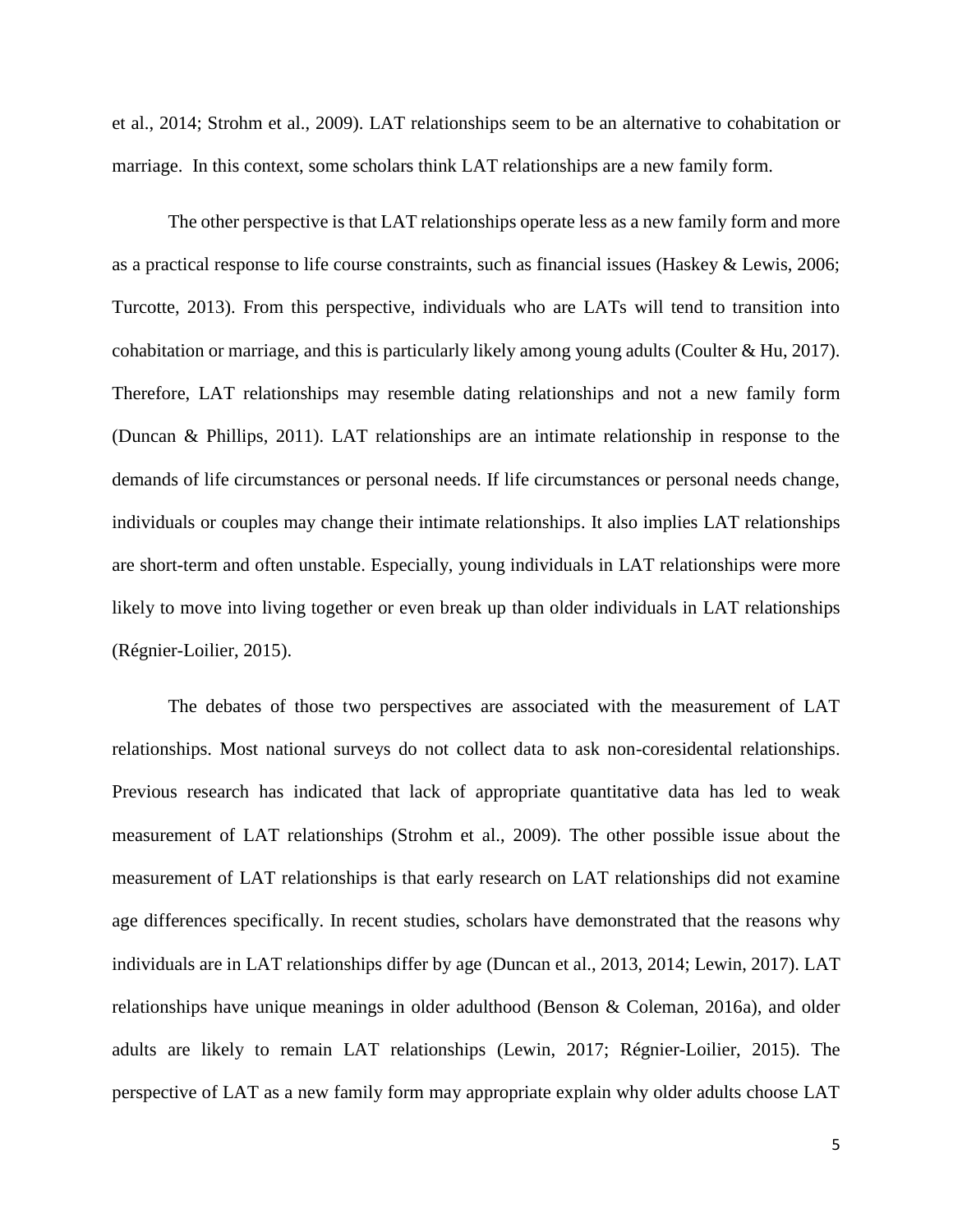relationships in later life. Thus, researchers may have inaccurate results for measuring LAT relationships if they do not examine LAT relationships separately for the young and older populations.

Past studies have yielded some crucial correlates of being in a LAT relationship that may help to conceptualize LAT relationships. Age is one of the main factors to consider. Older adults in LAT relationships have different demographic characteristics and motivations from young adults. Connidis et al. (2017) argued that LAT relationships among older adults have different meanings and should be categorized as another type of relationship which they termed LLAT. In their article, they did not provide a specific definition for LLAT. The reason for the term LLAT is that Connidis and her colleagues want to emphasize the unique features of LAT in later life.

LAT relationships provide the opportunity to have a committed relationship that can protect the autonomy and limit the obligations of older adults. Older adults feel uncomfortable calling their partner 'boy/girlfriend' (Benson & Coleman, 2016a; Connidis et al., 2017) which also signals different meanings of LAT relationships. Older adults often have responsibilities to family members, such as children or aging parents, and these responsibilities may decrease their willingness to be in a new coresidential relationship. Children in particular play an essential role for unmarried older adults in LAT relationships. Having children increased the probability of being in a LAT relationship versus a coresidential relationship (De Jong Gierveld & Mert, 2013).

Other explanations for choosing or staying in LAT relationships are related to personal autonomy or independence. LAT relationships may also help to avoid gender inequities in cohabiting relationships (Funk & Kobayashi, 2016; Kobayashi, Funk, & Khan, 2017). LAT relationships can provide unmarried older adults who experienced divorce or widowhood with a fulfilling intimate relationship but also ensure they maintain a significant degree of autonomy at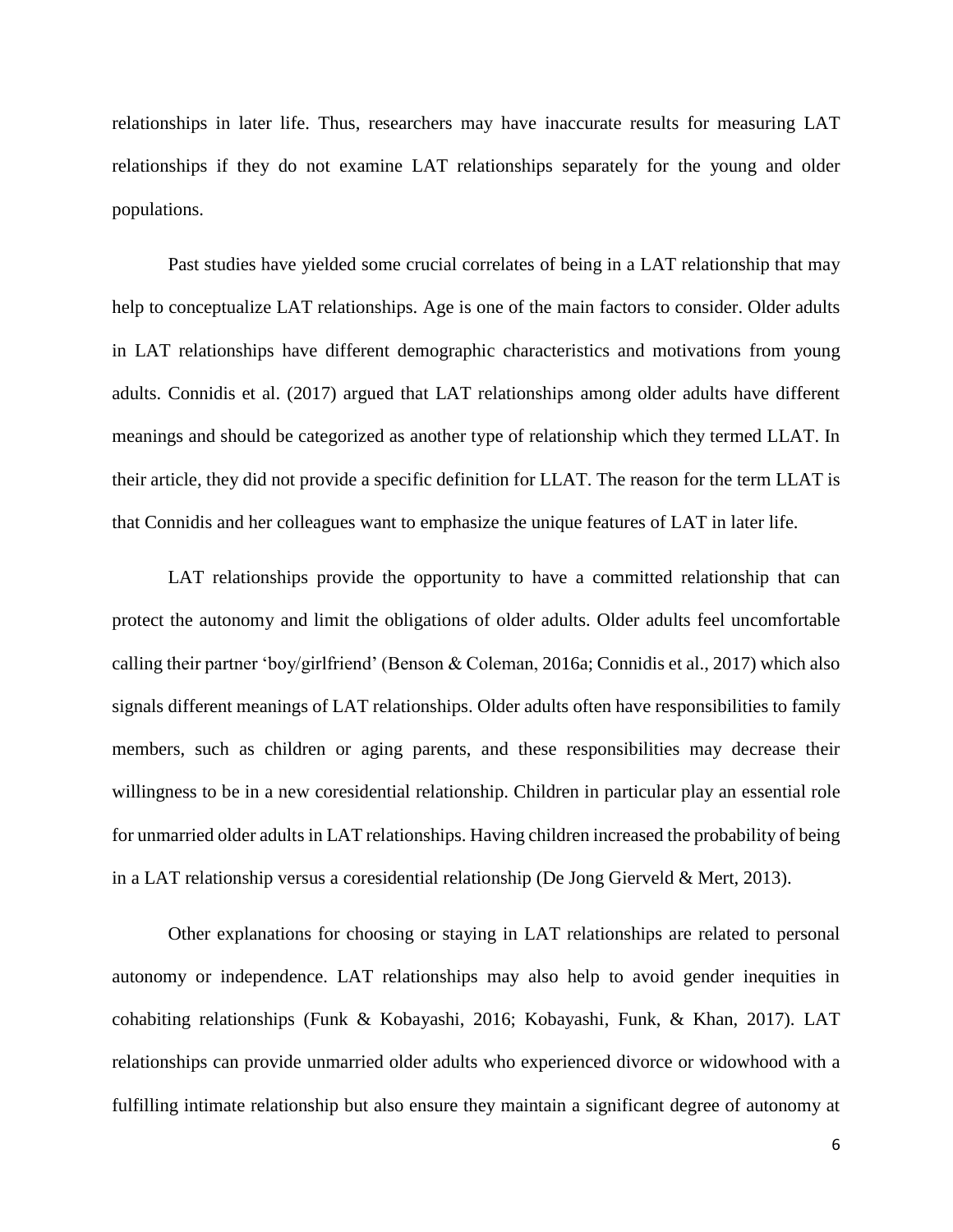the same time, especially among older women (Karlsson & Borell, 2002; 2005). LAT relationships not only have the potential to protect older adults against the erosion of autonomy in an intimate relationship, but also to avoid the erosion of resources following relationship dissolution (Upton-Davis, 2012; 2015).

The research about expectations of cohabitation and marriage may raise a question: whether LAT relationships are an alternative to cohabitation or even an alternative to marriage. If LATs are satisfied in their current relationships, LAT relationships may be a new form of family, and an alternative to cohabitation or marriage. Little research on LAT relationships considers expectations of cohabitation and marriage. Expectations of cohabitation and marriage are also associated with age. Prior research shows that older adults in long-term relationships are likely to live apart together and do not think about cohabitation necessarily (Malta & Farquharson, 2014) As age increased, the probabilities of expecting to live together or get married decreased (Coulter & Hu, 2017; Reimondos, Evans, & Gray, 2011). Strohm et al. (2009) predicted expectations of marriage by comparing cohabitation and LAT relationships in the United States. The findings indicated that individuals in LAT relationships are less likely to expect to marry than cohabitors. A recent study showed that individuals in LAT relationships are less likely than daters to expect marriage in the future (Brown, Manning, Payne, & Wu, 2016). However, those studies did not examine differences of expecting marriage by age. Thus, it is unclear whether older adults in LAT relationships are less likely to expect to marry than older adults in cohabitation. Researchers need to explore why older adults in LAT relationships are reluctant to live together or get married.

#### The Current Study

This study is comprised of two parts. The first part of this study is designed to identify what characteristics are related to older adults in LAT relationships. I gather information about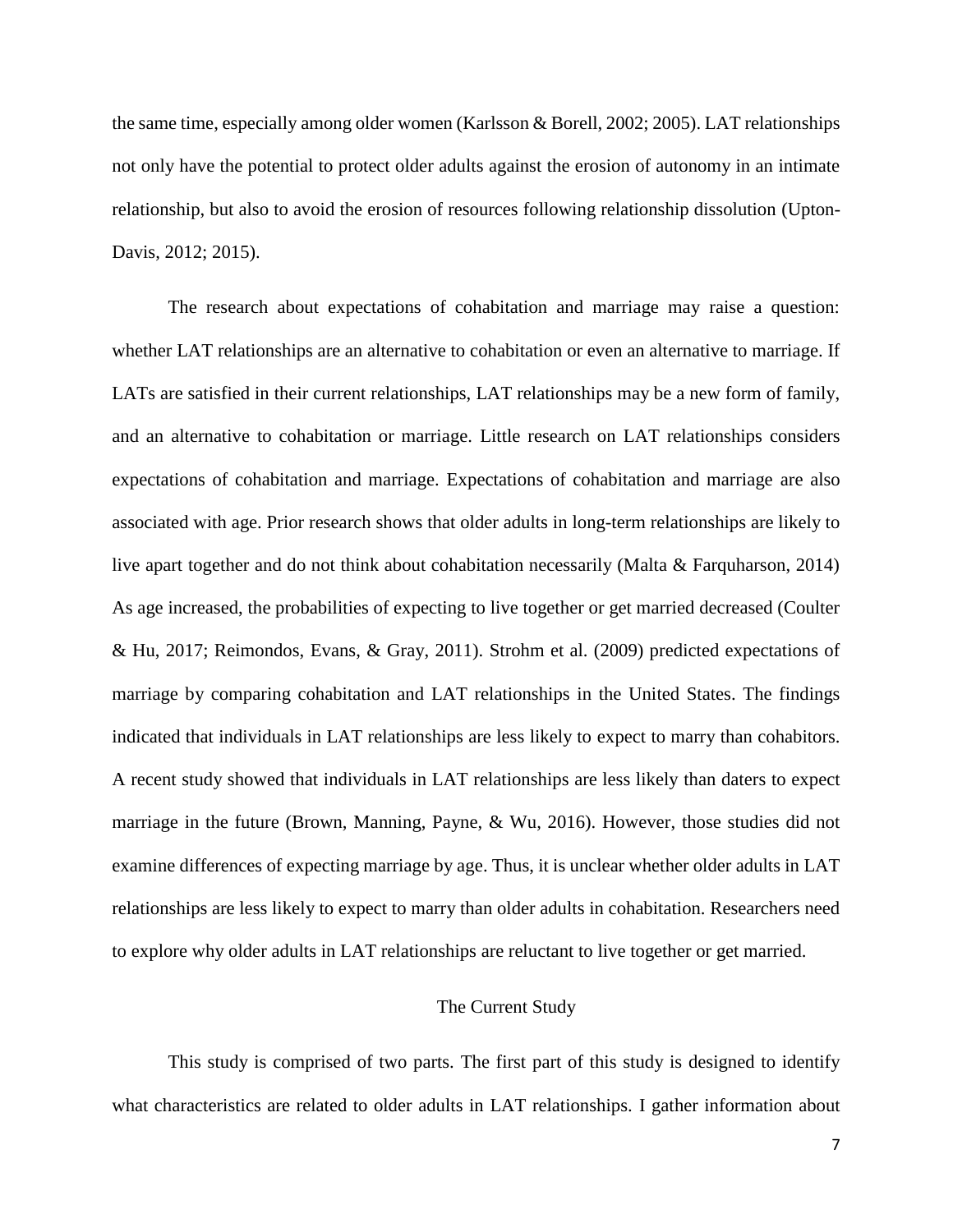LAT relationships by presenting descriptive statistics. I define LATs as those have a steady partner and relationship duration with their partner is one year or more. Then I show descriptive statistics by demographic characteristics, relationship features, and expectations of cohabitation and marriage among LATs. Social and economic demographic characteristics, self-reported health, traditional gender ideology and autonomy are all included for descriptive statistics. I hypothesize LATs are not economically disadvantaged. Thus, LATs are likely to have high educational attainment, be employed, have high personal income, and live in a private home. Older adults who had coresident children are unlikely to have increased probabilities of being in LAT relationships (De Jong Gierveld, 2004; De Jong Gierveld & Merz, 2013), thus LATs are expected to more often have coresident children. LATs are unlikely to live alone. LATs may also receive social supports from their children. Most LATs experienced divorce or widowhood. LATs may have good health generally. Additionally, researchers found that LAT relationships are an important type of relationship among older women (Upton-Davis, 2012). Thus, I expect that older women are more often in LAT relationships than older men. Maintaining autonomy and holding more nontraditional gender role attitudes may lead to older adults choosing LAT relationships, particularly among women (Karlsson & Borell, 2002, 2005; Upton-Davis, 2012; 2015).

The second part of this study examines expectations of cohabitation and marriage among older adults in LAT relationships to clarify whether LAT relationships function as an alternative to cohabitation or marriage. I use multivariate analyses to examine what factors are related to expectations of cohabitation and marriage among LATs. I also include older adults who are cohabiting to do a comparison of expecting to marry. Comparing expectations of marriage between LATs and cohabitors helps me to explore whether LAT relationships are different from cohabitation and marriage.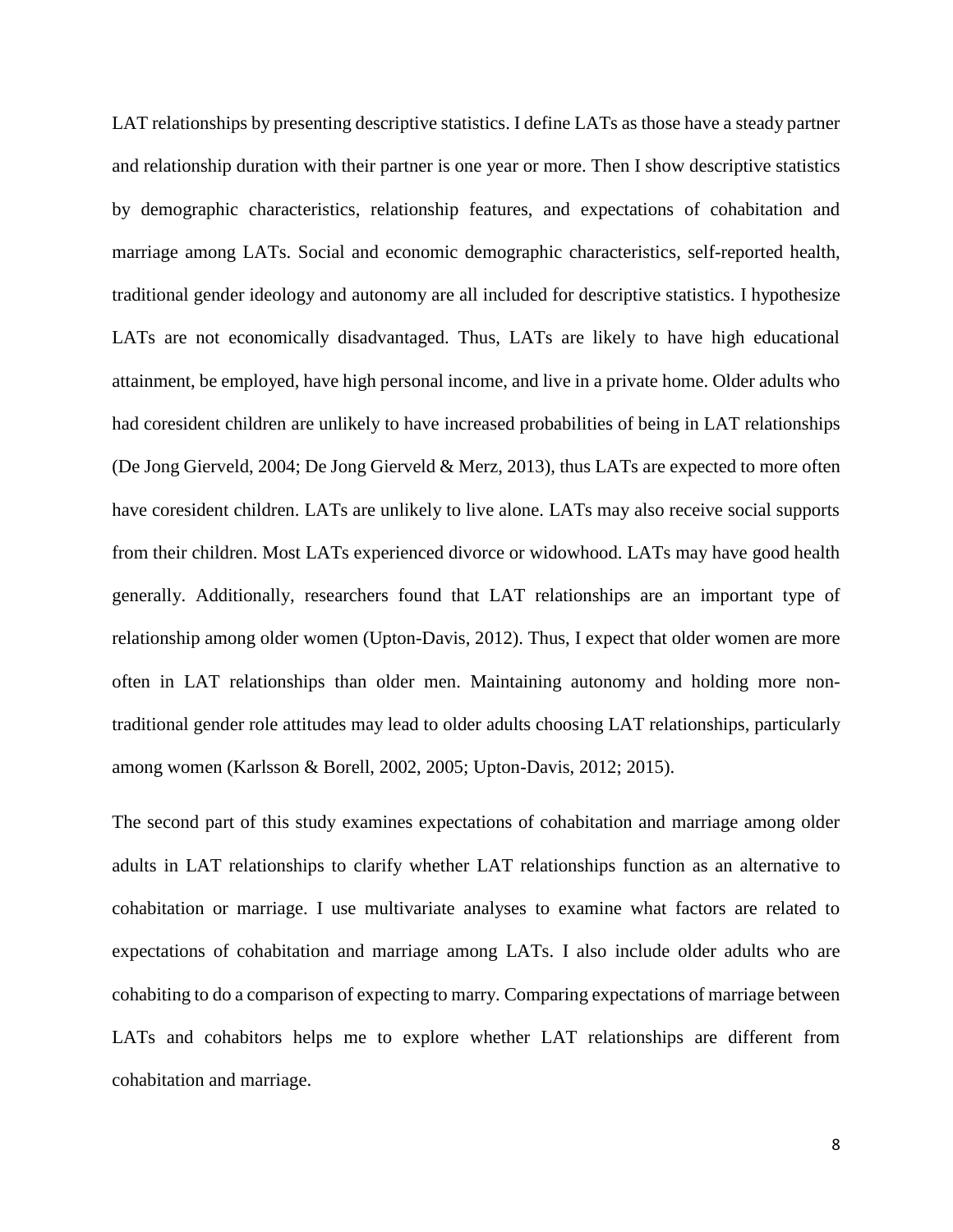If LATs are unlikely to expect to cohabit and marry in the future, it implies that LAT relationships may be an alternative to cohabitation or marriage, respectively. Previous research showed that cohabitation is an alternative to marriage for older adults (Brown et al., 2012). Additionally, LAT relationships are similar to cohabitation in that they are unlikely to be formalized through marriage (Reimondos et al., 2011; Brown et al., 2016). Scant research examines the expectations of marriage by comparing LAT relationships and cohabitation. Understanding whether LAT relationships and cohabitation are distinctive can provide researchers new insights into intimate relationships in later life. It also helps to clarify the debate about whether LAT relationships are a new family form. I hypothesize that LATs are less likely to expect to get married than cohabitors because LAT relationships have unique meanings and are different than cohabitation.

## Method

#### *Data*

Data came from the Wisconsin Longitudinal Study (WLS). The WLS is a longitudinal survey that includes 10,317 men and women who graduated from Wisconsin high schools in 1957. The graduate respondents were born between 1938 and 1940. The WLS not only interviewed graduates but also included a randomly selected sibling of these graduates. The birth years of the sibling sample were between 1930 and 1948 (N=7928) (Herd, Carr, & Roan, 2014).

This study used data from the wave of 2011 CAPI, including the sample of graduates and siblings. There are several advantages of the WLS. First, the WLS has a series of questions about dating behaviors in the 2011 survey that allows researchers to conceptualize LAT relationships. Second, the WLS asks questions about whether unmarried respondents expect to live together or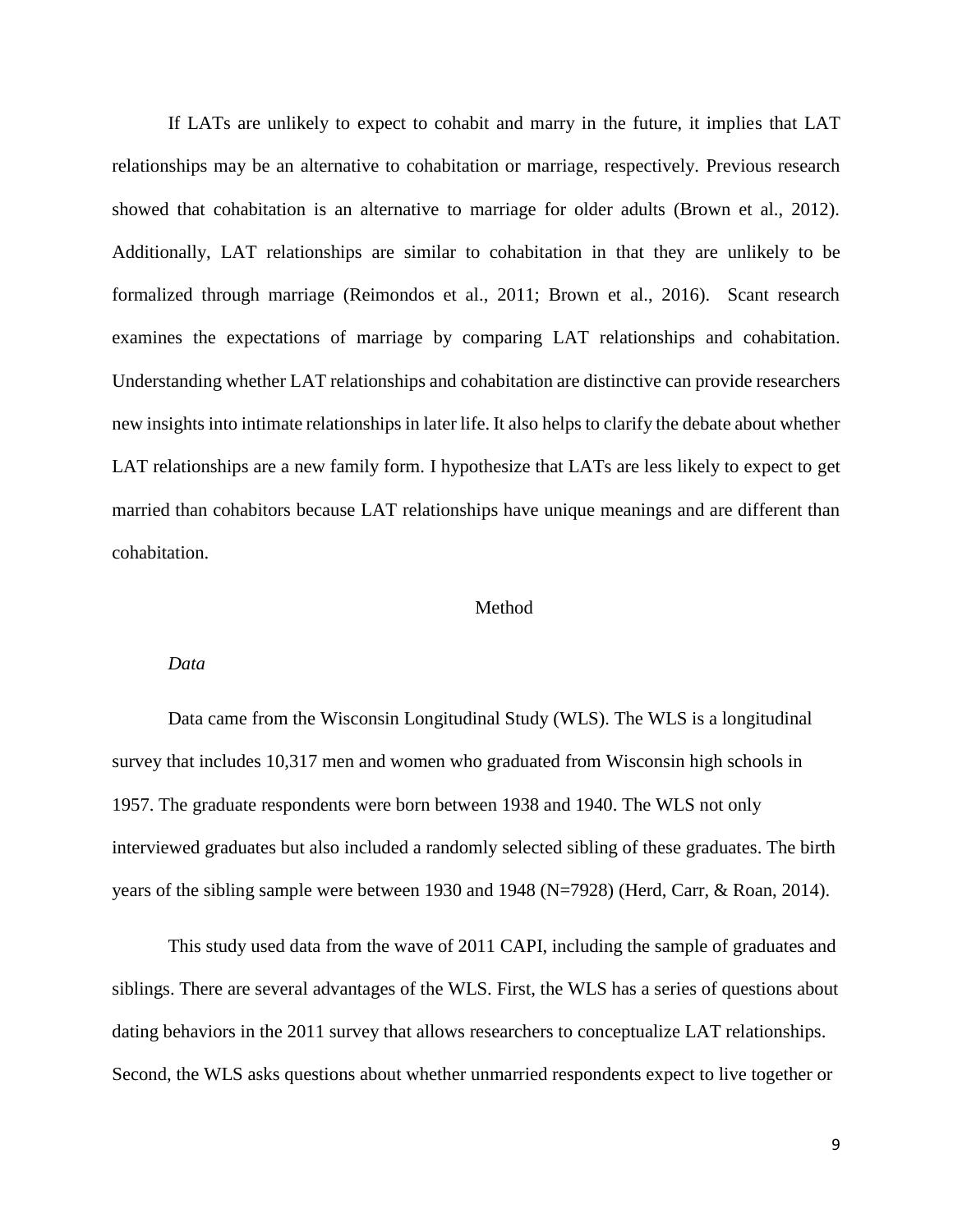get married to their partners in the future. These two questions allow this study to examine the expectations of union formation among older adults who are in LAT relationships. Finally, respondents who are cohabiting are also asked about their expectations of marriage. Comparing expectations of marriage between cohabitation and LAT relationships can help us to answer the research question: are LAT relationships an alternative to cohabitation or marriage?

The original sample size in 2011 was 9,684 respondents. The majority of those respondents were born between 1930-1948, including 6,152 graduates and 3,532 siblings. The graduates are homogeneous in age, but ages of siblings vary widely. Sewell, Hauser, Springer & Hauser (2003) indicated that the ages of selected siblings were mainly ten years older to ten years younger than the graduates. In 2011, the range of age was from 71 to 74 years old among graduates and was from 51 to 93 years old among siblings.

Nineteen cases were excluded from the analytic sample because they were missing valid information about relationship status. This study focused on older adults who were in LAT relationships and cohabitation, thus the sample excluded another older adults (N=9,181).. The final analytic sample in this study was 484 respondents who were aged 50 and older, including 250 respondents were in LAT relationships (52%) and 234 respondents were in cohabitation (48%).

#### *Measures*

#### *Dependent variables*

This study examines expectations of cohabitation and marriage to understand whether LAT relationships are a new relationship type and are different from cohabitation and marriage. The expectation of cohabitation was created by using the question "How likely is it that you and partner will decide to live together without being married?" The label values were 1" Definitely won't live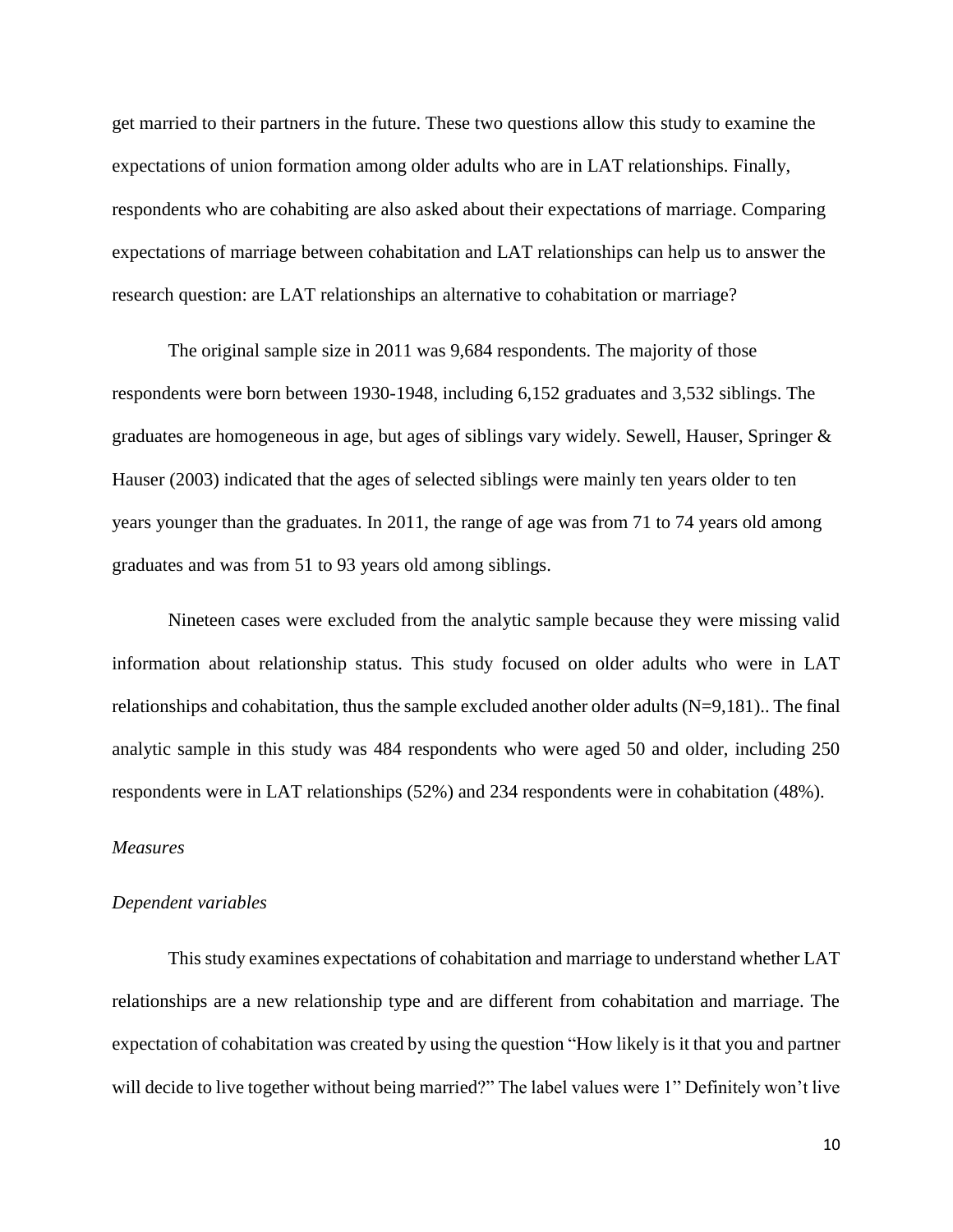together," 2 "Probably won't," 3 "About a 50-50 chance ", 4" Probably will," and 5" Definitely will live together." Respondents who refused to answer this question or reported "don't know" were coded as missing values. Three respondents answered "Already live together," indicating an actual behavior rather than the expectation of cohabitation. Thus, those cases were excluded to reduce bias in measurement. The expectation of cohabitation is a continuous variable that was coded from 1 to 5. Higher scores represented higher chances that respondents expected to live together with their partners in the future.

The expectation of marriage was coded by using the question "How likely is it that you and partner will get married?" The original coding values were 1" Definitely won't get married," 2 "Probably won't," 3 "About a 50-50 chance," 4" Probably will," and 5" Definitely will get married." Respondents who refused to answer this question or reported "don't know" were coded as missing values. Seven cases were coded as "Other specify" in data. Because the survey did not provide more information about these cases, it is unclear what the actual expectation of marriage was for those respondents. These cases were coded as missing values. Three respondents reported "Already married" that may lead to bias in the analysis. Hence, those cases were also coded as missing values. The expectation of marriage is a continuous variable that ranged from 1 to 5. Higher scores represented higher chances that respondents expected to get married to their partners in the future.

## *Independent variables*

LAT relationships and cohabitation were coded as binary variables. Unmarried respondents were coded as cohabitors if they reported that they are living in a marriage-like relationship or cohabiting. Respondents who were neither currently married nor cohabiting answered series of questions about dating behaviors. I used two questions to define LAT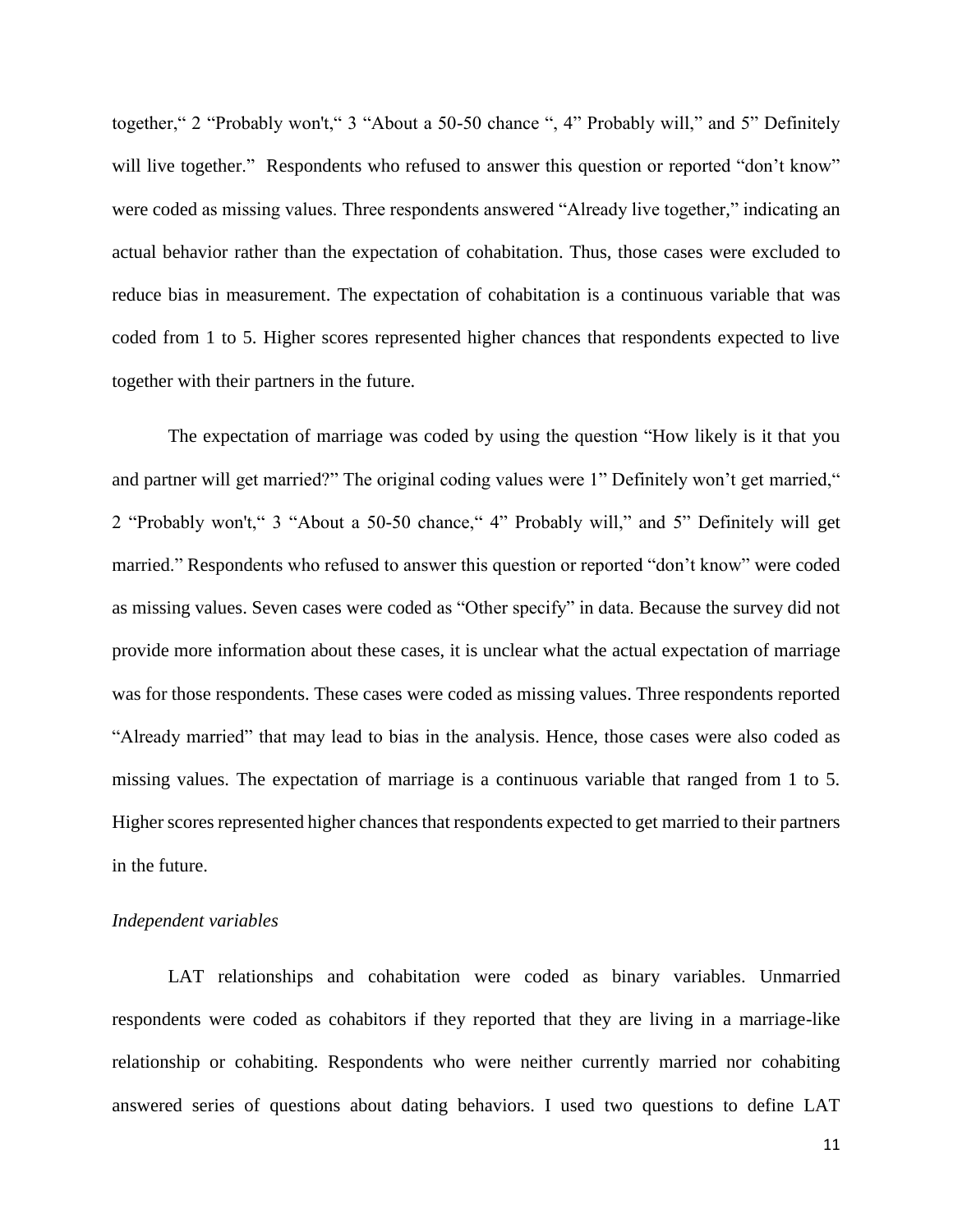relationships. The first question is: "Do you go out on dates?" Respondents who reported "yes" were asked: "Do you regularly date one person that you consider your steady partner?" Then, I calculated relationship duration among respondents who reported that they go out dates and regularly date with their steady partner. If relationship duration was less than one year, they were not categorized as LATs. Thus, LATs were defined as respondents who go out dates and have a steady partner, and their relationship duration is one year or more.

Relationship duration is a continuous variable and was created by using questions about the length of relationship with a partner. For respondents who are in LAT relationships, the survey asked the length of relationship with a partner by unit and number. The unit included days, weeks, months, and years. The unit of the length of relationship was coded into years. After calculating the unit and number in the length of relationship, I created years of relationship duration in LAT relationships. Respondents who reported less than 365 days, 52 weeks, or 12 months in their relationships that were coded as 0 "less than one year." Respondents who reported more than one year were coded as numbers of years in their relationship duration.

For relationship duration of cohabitors, I calculated the beginning year of cohabitation by using the century month for the beginning of current cohabiting relationship. Then, I subtracted the beginning year of cohabitation from the survey year (2011) to get total years of relationship duration in cohabitation. If the number of relationship duration was 0, it means that relationship duration was less than one year.

The frequency of getting together with a partner in the last week is a continuous variable. This variable was created from the question: "How many days last week did you get together with your partner?" The range of values was from 0 to 7. Respondents who reported less than one day of getting together with a partner in the last week were coded as 0.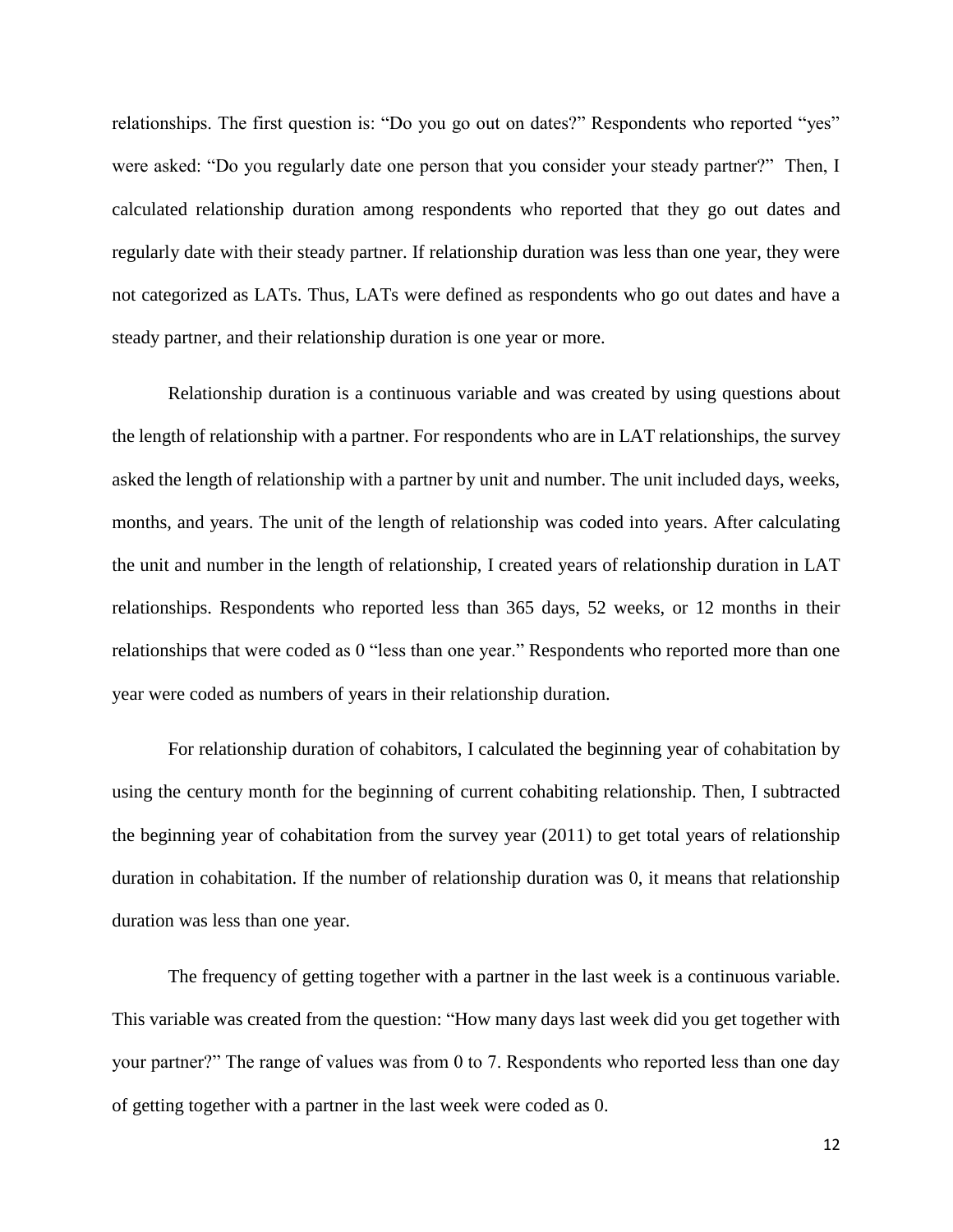## *Control Variables*

Control variables are several social and economic demographic characteristics, self-rated health, traditional gender ideology and the scale of autonomy. Age is a continuous variable that was created using year of survey (2011) minus participants' birth year. Educational attainment was coded as a series of dummy variables: less than a high school degree or high school degree (reference group), some college, Bachelor's degree, and Master's degree or higher. The presence of children was coded as three categories: respondents had children but did not live with their children, respondents had children who live with them, and respondents were childless (reference group). Marital status was coded as three categories, including never married (reference group), divorced or separated, and widowed. Living alone is a dummy variable (1=yes, and 0=no). Employment status was categorized as currently unemployed (reference group) and currently employed. Total personal income was calculated from all sources of income, such as wages, salaries, social security, or pensions. It is a continuous variable and measured in dollars. The ownership of the home was coded as a dummy variable: the respondent rented in a private residences (reference group), or the respondent owned a private residence. Self-rated health was a five-point scale that ranged from poor to excellent.

Traditional gender ideology was created by using three questions in the survey. The questions include "to what extent do you agree that a working mother can establish just as warm and secure of a relationship with her children as a mother who does not work?', "to what extent do you agree that when a husband and wife make decisions about buying major things for the home, the husband should have final say? (reverse code)", and "to what extent do you agree that it is much better for everyone if the man earns the main living and the woman takes care of the home and family? (reverse code)" Responses ranged from 1 "Strongly Agree" to 5 "Strongly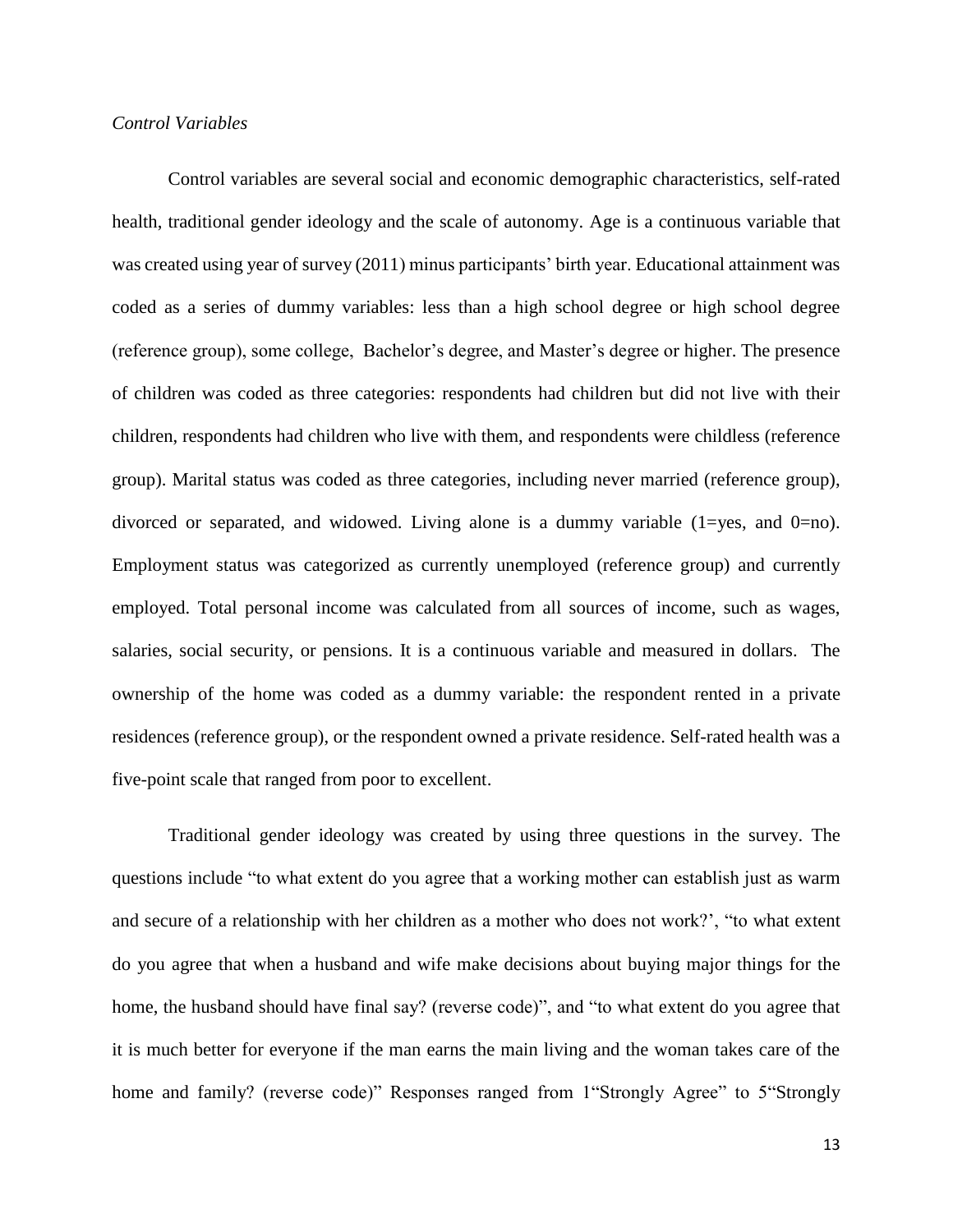Disagree." Higher values reflected more traditional beliefs about work and family. These items were consistently used to measure gender ideology in previous research (Davis, 2011).

The scale of autonomy was created by three items: "to what extent do you agree that you have confidence in your opinions even if they are contrary to the general consensus?" (reverse coded), "to what extent do you agree that you are not afraid to voice your opinions, even when they are in opposition to the opinions of most people?" (reverse coded), and "to what extent do you agree that it is difficult for you to voice your opinions on controversial matters?" For each item, responses range from 1" strongly agree" to 6 "strongly disagree." The scale sums resposes across th three items and ranges from 3 to 18. Higher scores indicate higher levels of autonomy. The scale of autonomy followed Magee (2006)'s analytic strategy to verify autonomy is distinct from the other dimensions of Ryff's scales of psychological well-being.

Variables have some invalid cases because respondents did not offer their responses, or their answers were inappropriate for analysis. Seven variables have some invalid cases in this study. The number of the lowest missing was 1 case for employment status and the highest missing was 104 cases for the scale of autonomy. The average of missing values was 7% in the analysis. The analysis managed those missing values by using multiple imputations in regression models.

## *Analytic strategy*

First, I will examine how to define LAT relationships. I use several dating questions to determine older adults who have an intimate partner but do not live together. Additionally, I examine relationship duration to signal if older adults in LAT relationships have long-term relationships (Hasky, 2005; Duncan & Phillips, 2011). Scholars indicated long-term relationship duration can help researchers to focus on the most stable relationships and discard less committed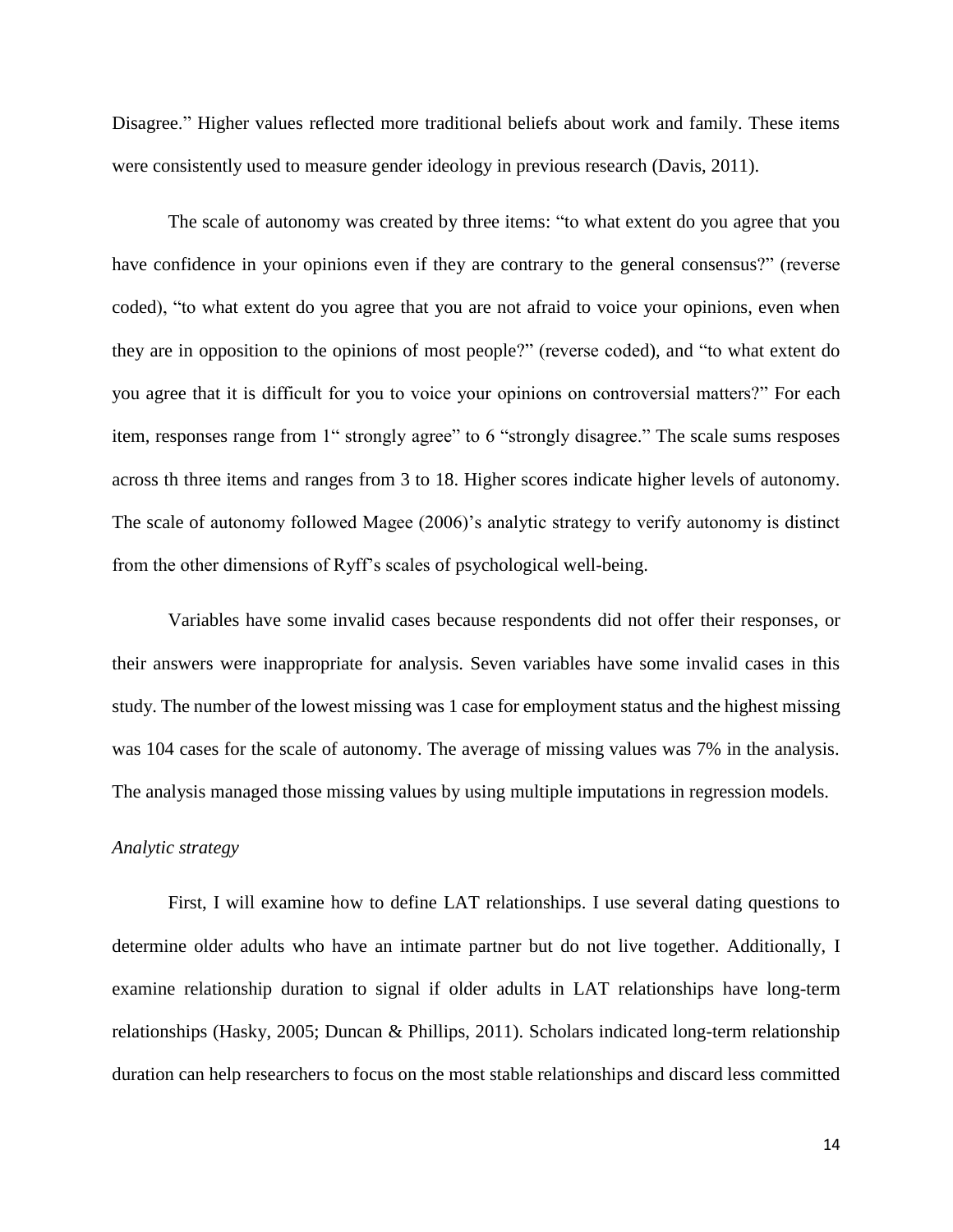relationships when measuring LAT relationships (Castro-Martín, Domínguez-Folgueras & Martín-García, 2008). The descriptive statistics show all variables among LATs, including social and economic demographic characteristics, relationship features, self-reported health, the level of traditional gender ideology, and the level of autonomy.

Next, I will measure expectations of living together and getting married among LATs by using ordered logistic regression models. I will predict what factors are associated with the expectations of cohabitation and marriage among LATs. The first ordered logistic regression model is the expectation of living together among LATs, with controls for social and economic demographic characteristics, relationship features, self-reported health, traditional gender ideology, and autonomy. The second ordered logistic regression model is the expectation of marriage among LATs, net of all control variables.

Finally, I will examine the expectation of marriage by comparing LATs and cohabitors. The ordered logistic regression model will compare the levels of expecting to marry among LATs and cohabitors, controlling for the scale of autonomy, traditional gender ideology, relationship features, self-reported health, and all social and economic demographic characteristics.

## Results

#### *Demographic characteristics among LATs and cohabitors*

The results of demographic characteristics in Table 1 showed that those in LAT relationships were more often women than men. Among LATs, 52% were women and 48% were men. Among cohabitors, 51% were men and 49 % were women. The average age among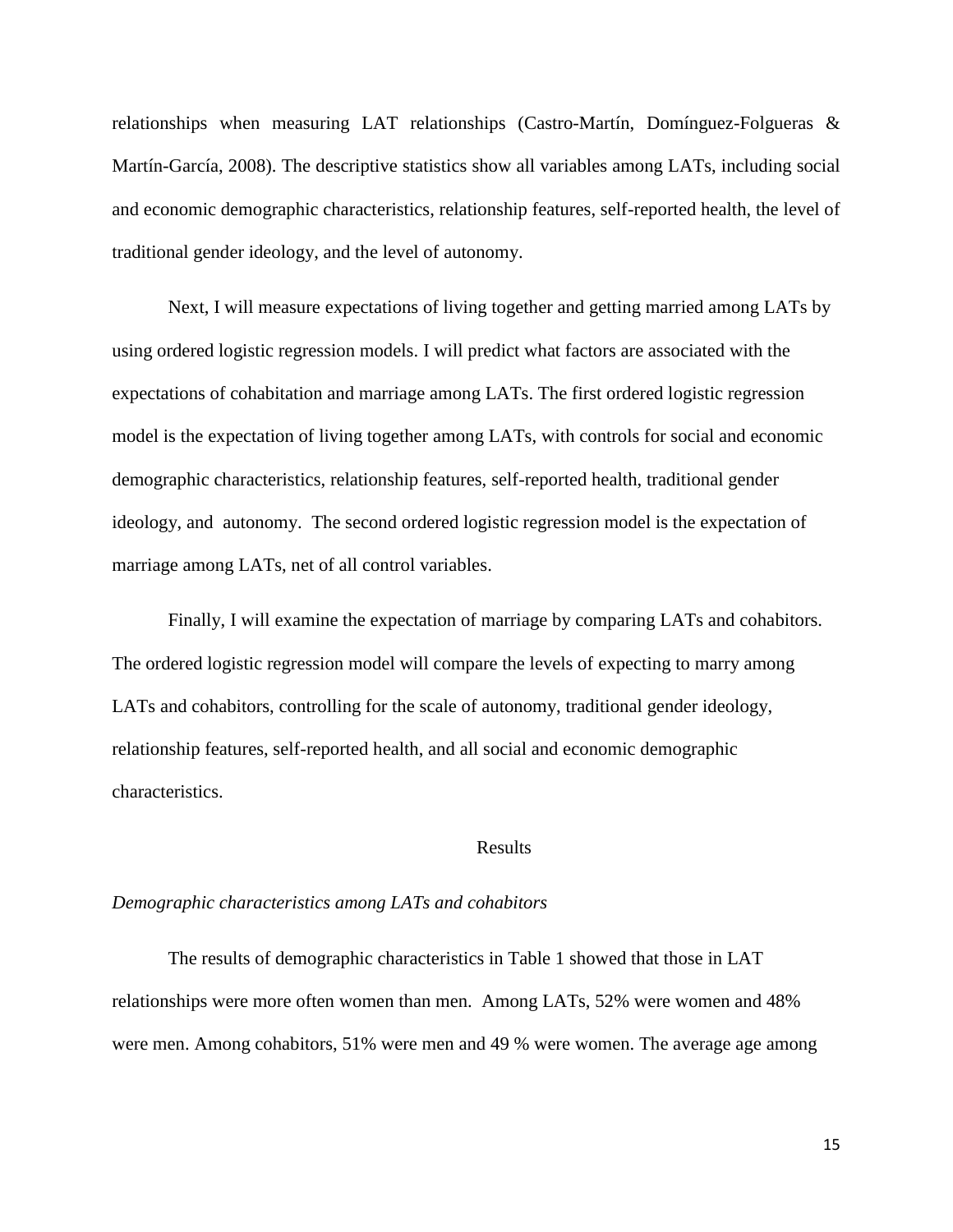LATs was 71.1 years old. Cohabitors were younger than LATs. The average age among cohabitors was 69.7 years old.

Over half of LATs had less than a high school degree or high school degree (52%), and nearly 21% had some college degree. Among LATs, roughly 12% had a bachelor's degree and 15% had a master degree or higher. Cohabitors tended to have lower levels of education. About 57% of cohabitors had no more than a high school degree. The majority of LATs were currently not employed (62%), and 38% were currently employed. Among cohabitors, 64 % were currently not employed and 36% were currently employed. The average total personal income among LATs was \$36,900 which was higher than cohabitors (\$31,673). LATs were not economically disadvantaged when compared with cohabitors.

Among LATs, about 79 % reported that they had non-resident children. Only 7% lived with their children, and 14% reported that they were childless. Cohabitors were more than LATs to have non-resident children than LATs. Among cohabitors, about 83% had non-resident children. Merely 4% lived with their children, and 13% were childless. LATs more often lived alone. Nearly nine-tenths of LATs were living alone (89%). The majority of LATs owned private residence (87%). Cohabitors had 92% that owned private residences. The average score of selfrated health was 3.7 indicating that LATs had good health generally. The average score of selfrated health among cohabitors was 3.7. There is no difference in self-rated health between LATs and cohabitors. Over half of LATs were divorced or separated (52%), 42% were widowed, and only 6% were never married. The majority of cohabitors were divorced or separated (53%). Cohabitors were more likely to be never married (17%) than LATs (6%). However, cohabitors were less likely to be widowed (30%) than LATs (42%). Cohabitors had a longer relationship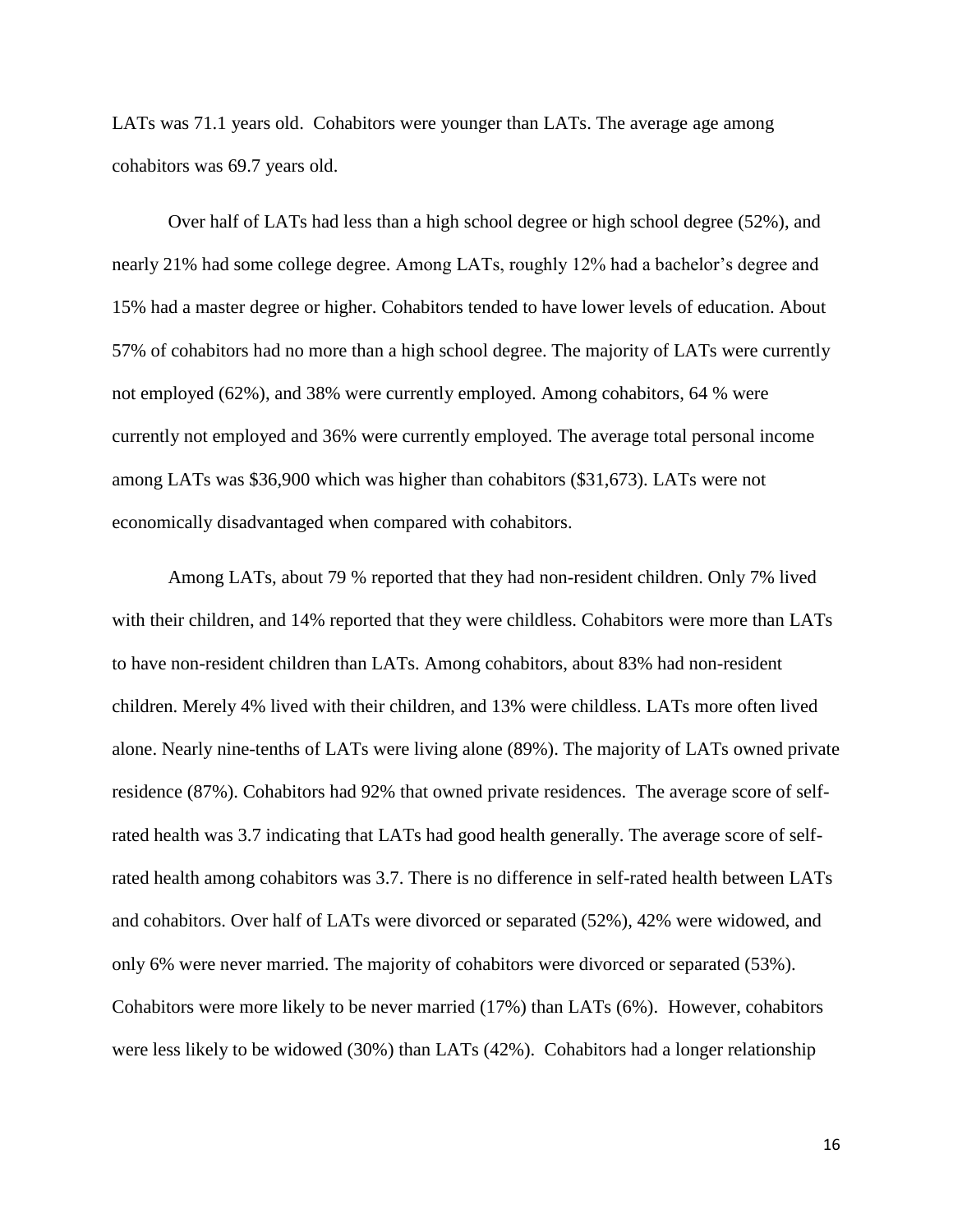duration (13.2 years) than LATs. The mean relationship duration among LATs was 8.7 years. LATs averaged 2.7 days of getting together with their partner within last week.

The average score of traditional gender ideology was 6.5 among LATs. The scores of traditional gender ideology ranged from 3 to 15. Higher values reflected more traditional beliefs about work and family. The finding showed that LATs tended to have less traditional beliefs about work and family. The average score of gender ideology among cohabitors was 6.1, slightly lower than LATs. The scores of autonomy ranged from 3 to 18. Higher scores indicated higher levels of autonomy. LATs tended to have a high level of autonomy. The average score of autonomy was 13.4 among LATs. This result was related to findings of previous research, which emphasized the importance of maintaining autonomy for LAT relationships (Benson and Coleman, 2016b; Karlsson & Borell, 2002, 2005; Upton-Davis, 2012; 2015).

Table 2 shows that few older adults who were in LAT relationships expected to live together in the future. Among older adults who were in LAT relationships, 39% reported that they definitely won't live together and another 37% reported that they probably won't live together. LATs had lower expectations of getting married than expectations of living together. Nearly 47% reported that they definitely won't get married and another 30% reported that they probably won't get married in the future. Compared with older adults who were cohabiting, LATs were more likely to report that they will not get married than cohabitors. Among cohabitors, 39% reported that they definitely won't get married and 34% probably won't get married. Nearly all LATs (93%) reported that they did not expect to live together or get married. The results confirmed that LAT relationships tend to be a new family form for older adults rather than a stepping stone to cohabitation or marriage.

## *Ordered logistic regression models of union formation expectation among LATs*

17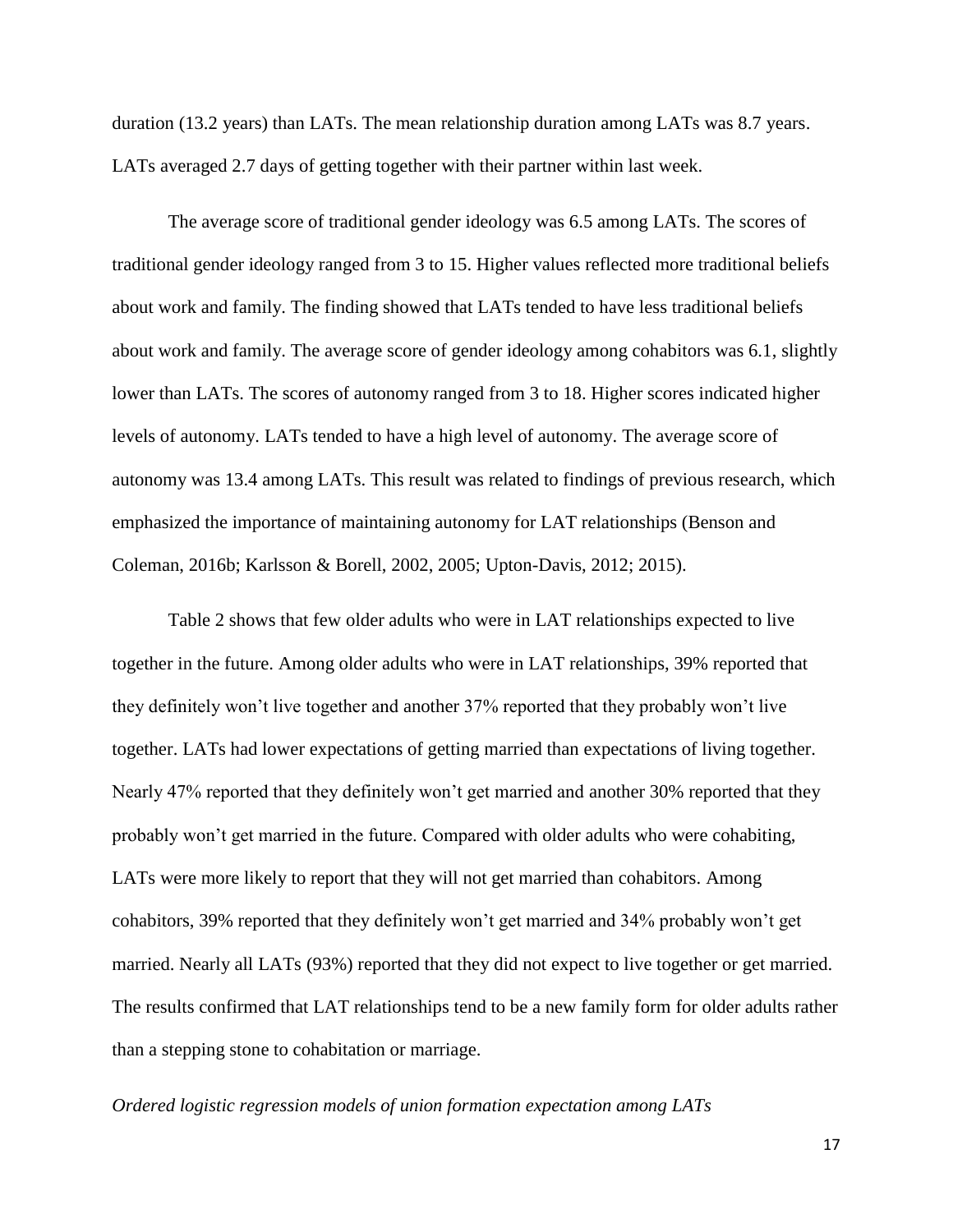Table 4 showed the ordered logistic regression models of union formation expectation among older adults who were in LAT relationships. The first model examined the expectation of living together among LATs. The finding indicted that women were lower odds of expecting to live together than men. Age was a significant factor that related to the expectation of living together. LATs were less likely to expect to live together when their age increased. Relationship duration showed a significant negative association with the expectation of living together among LATs. When relationship duration was longer, LATs were lower odds of expecting to live together. Days of getting together with a steady partner within last week had a significant positive association with the expectation of living together among LATs. When LATs got together more often with their partners, they had greater odds of expecting to cohabit. LATs who were living alone were less likely to expect to cohabit when compared to LATs who were not living alone.

The second model examined the expectation of getting married among LATs. Gender and age showed significant negative associations with the expectation of getting married. Women who were in LAT relationships were lower odds of expecting to marry when compared to men. When LATs became older, they were less likely to expect to marry than LATs who were younger. LATs who owed private residences showed a significant positive association with the expectation of getting married. If LATs owed private residences, they were greater odds of expecting to marry. Relationship duration also had a significant negative association with the expectation of getting married among LATs. When relationship duration was longer, LATs were lower odds of expecting to marry. However, days of getting together with a steady partner within last week did not have statistically significant associations with the expectation of getting

18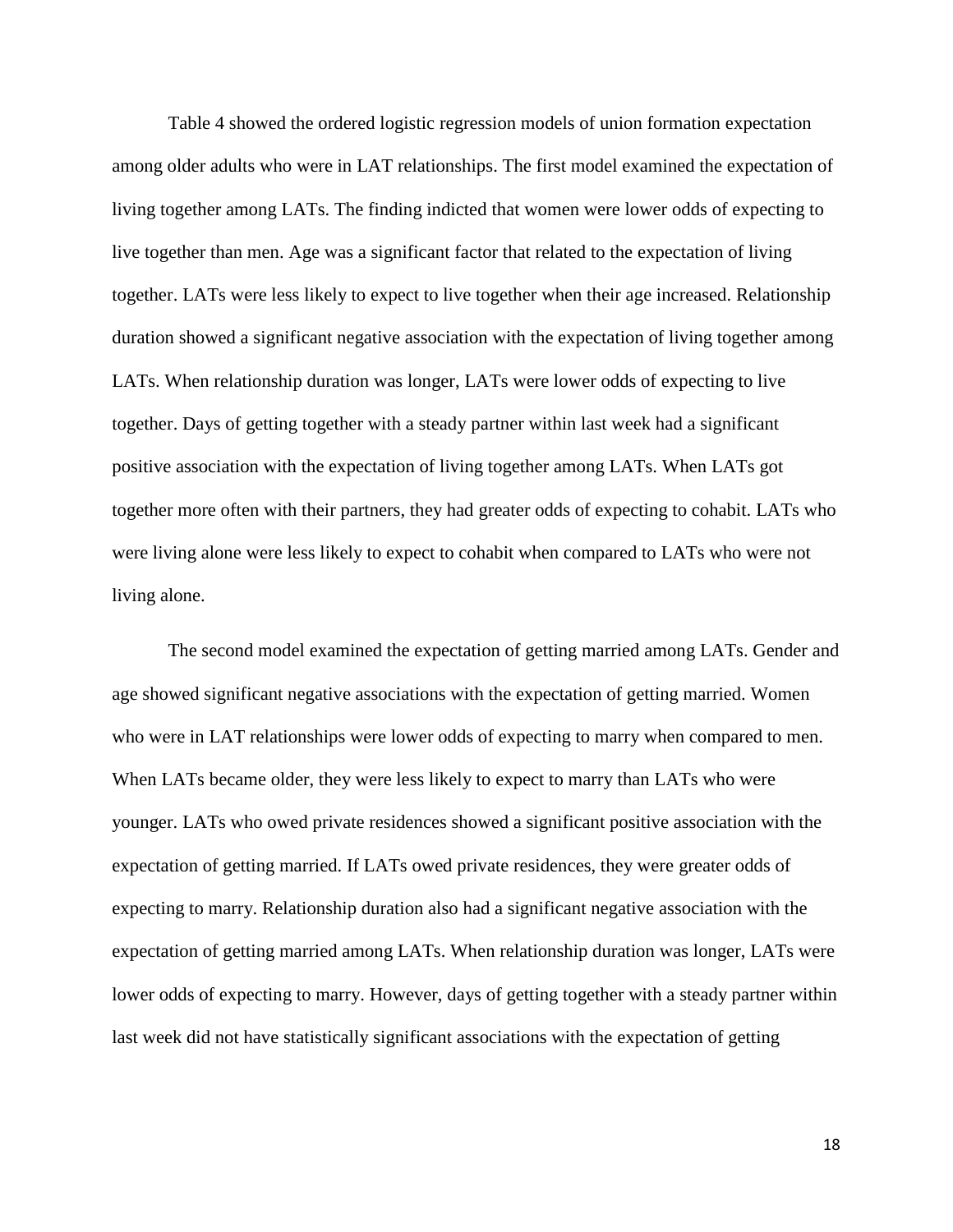married. LATs who were living alone also did not statistically significant associations with the expectation of getting married.

## *The ordered logistic regression model of marital expectation among LATs and cohabitors*

Table 5 examined the ordered logistic regression model of expectations of getting married among LATs and cohabitors. The result found a statistically significant difference of the marital expectation between LATs and cohabitors. LATs were lower odds of expecting to marry when compared to cohabitors. This result confirmed that LAT relationships are different than cohabitation. Women and older age statistically significantly decreased the odds of expecting to get married. Women were less likely to expect to marry than men. When age became older, LATs and cohabitors had lower odds of expecting to marry. Older adults owned private residences that had greater odds of expecting to marry than those who did not live in a private residence. Presence of children was a significant positive association with the expectation of getting married. When compared to older adults who were non-resident children, older adults who were childless had greater odds of expecting to marry. Relationship duration still played an important role. If older adults had long relationship duration with their partners, they were less likely to expect to marry in the future.

## Discussion

This study aims to conceptualize LAT relationships and examine whether LAT relationships are a new family form in older adulthood. Scant research in the United States has examined LAT relationships by using quantitative data. The quantitative data came from the WLS that allowed the researcher to construct an innovative, new measure of LAT relationships in later life. The WLS had s set of questions about dating behaviors and relationship features for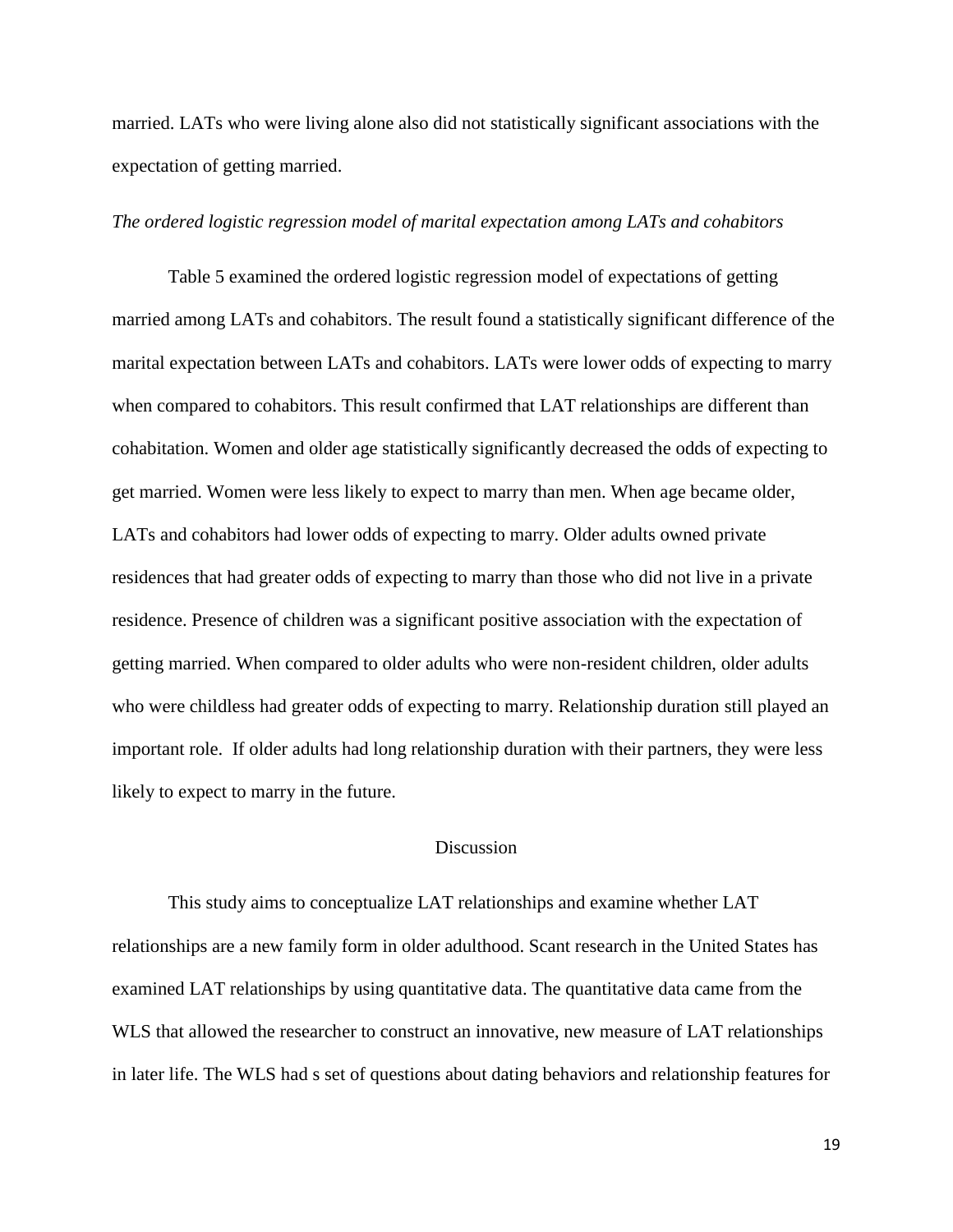measuring LAT relationships. According to the partnership status and relationship duration, I define LATs as whom those have a steady partner and relationship duration with their partner is one year or more. In the first part, the research results not only showed the definition of LAT relationships but also showed descriptive statistics by demographic characteristics, relationship features, and expectations of cohabitation and marriage among LATs. The findings also provided a general background of LAT relationships among unmarried older adults that can help researchers to conceptualize LAT relationships. The second part of the study focused on examining expectations of cohabitation and marriage among older adults in LAT relationships to clarify whether LAT relationships function as an alternative to cohabitation or marriage. The findings provided explanations for the debate about LAT relationships as a new family form. Understanding whether LAT relationships and cohabitation are distinctive can provide researchers new insights into intimate relationships in later life.

The research results showed that LATs are likely to have high educational attainment, be employed, have high personal income, and live in a private home. The findings supported the hypothesis that LATs were not economically disadvantaged. Previous studies have demonstrated that resident children play an important role when adults are in LAT relationships (De Jong Gierveld & Merz, 2013; Lewin, 2017). LATs were more often to have resident children than cohabitors. The result partial supported the hypothesis that children play an important role in LAT relationships. Although the findings of the ordered logistic regression did not find that resident children significantly affect expectations of union formation among LATs. The finding did not support the hypothesis that LATs are unlikely to live alone. LATs had a high proportion of living alone to imply that LATs may have fewer social supports. Roughly half of LATs were divorced or separated. LATs were more than cohabitors to experience widowhood. The findings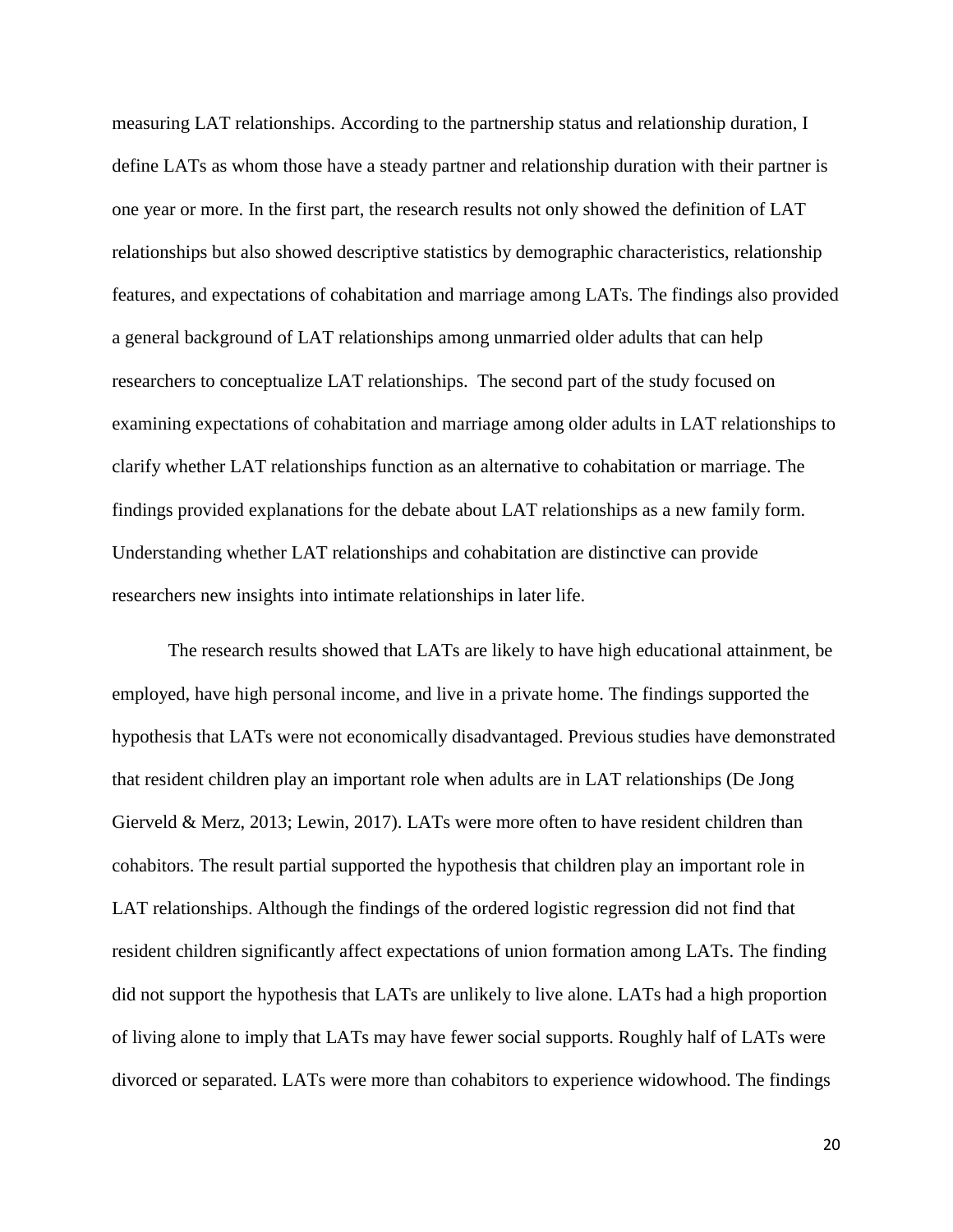supported the hypothesis that most LATs experienced divorce or widowhood. However, previous marital status did not find significant associations with expectations of union formation among LATs when some research emphasized the importance of experiencing divorce and widowhood (Steven, 2004; De Jong Gierveld, J., 2002, 2004).

The finding supported the hypothesis to show that nearly all LATs reported no expectations to live together or marry in the future. LATs tended to remain their current partnerships rather than entering a union formation. Multivariate analyses examined expectations of union formation confirmed that women were less likely to expect of living together and getting married than men among LATs. The increase in age also declined the intentions of union formation in the future. Those findings provided the same results as prior studied that gender and age are important factors of being LAT relationships (Bildtgård & Öberg, 2017; Lewin, 2017). The findings supported the hypothesis that LAT relationships are an important type of relationship among older women (Upton-Davis, 2012). Researchers have argued that autonomy plays an important factor for women who chose to stay in LAT relationships (Karlsson & Borell, 2002; Upton-Davis, 2012; Ayuso, 2019). However, there was little evidence to support that LATs were reluctant to live together or get married because they want to maintain autonomy.

Finally, this study found that relationship duration is another essential factor that is associated with expectations of union formation. When relationship duration was longer, LATs were reluctant to expect to live together and get married. The finding reflected that older adults who were in LAT relationships remained long-term relationships with their partners (Krapf, 2018). Furthermore, the result indicated that LATs and cohabitors had a different expectation of marriage. LATs were less likely to expect to marry than cohabitors. Older adults who were in LAT relationships tended to be in a stable and long-term state and had fewer intentions to

21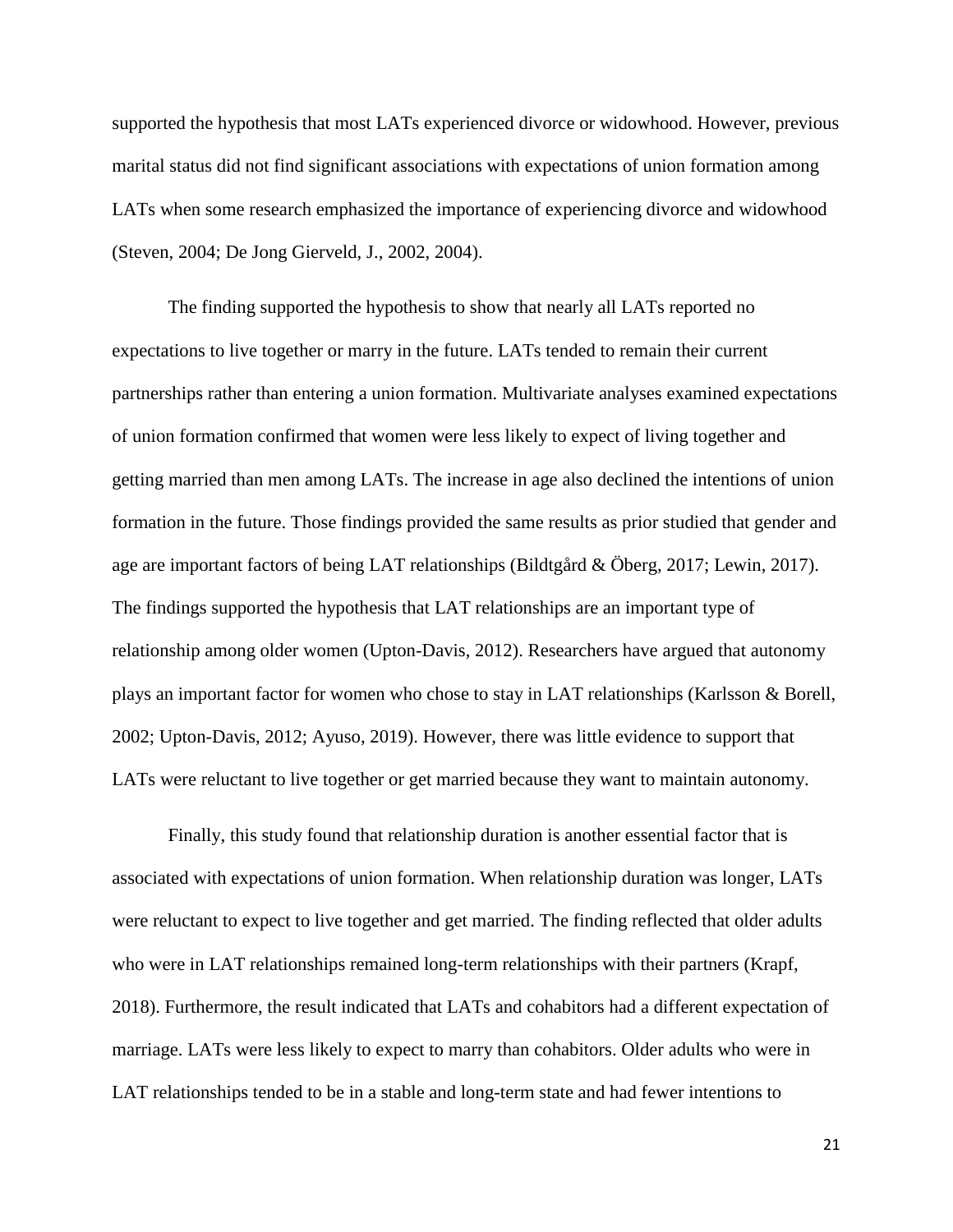cohabit or marry in the future (Régnier-Loilier, 2015; van der Wiel, Mulder, & Bailey, 2018). Unlike the debates argued that LAT relationships are less as a family form (Levin, 2004; Coulter & Hu, 2017), this study confirmed the hypothesis that LAT relationships are a new family form rather than a stepping stone of cohabitation and marriage. Older adults see LAT relationships as similar to cohabitation and marriage.

This study confirmed that LAT relationships have unique meanings and LAT relationships are a new family form in older adulthood. Older adults who were in LAT relationships were reluctant to cohabit and marry in the future. LAT relationships were long-term relationships, and LATs were likely to remain their current partnerships. One of the explanations may due to older adults who are in LAT relationships have the uncertainty and ambivalent attitudes toward the partnerships (Benson & Coleman, 2016a, 2016b; Connidis et al., 2017). The uncertainty may be associated with some structural obstacles, such as children or negative experiences of previous marriage. Older adults might not have time to overcome structural obstacles like young adults (Bildtgård & Öberg, 2017). Thus, LAT relationships become another option of partnerships that have flexibility in later life. This study provided a new insight of conceptualizing LAT relationships in the United States by using quantitative data and found that LAT relationships can be a permanent state in an intimate relationship as a new family form in later life.

There are limitations to this study. First, the majority of racial/ethnic groups in the WLS is white. This study cannot measure racial/ethnic differences in LAT relationships. Second, the WLS does not have direct questions about the commitment among LATs. The analysis cannot directly capture the commitment among LATs when commitment may play an important role in expecting future partnerships (van der Wiel et al., 2018). Future research should consider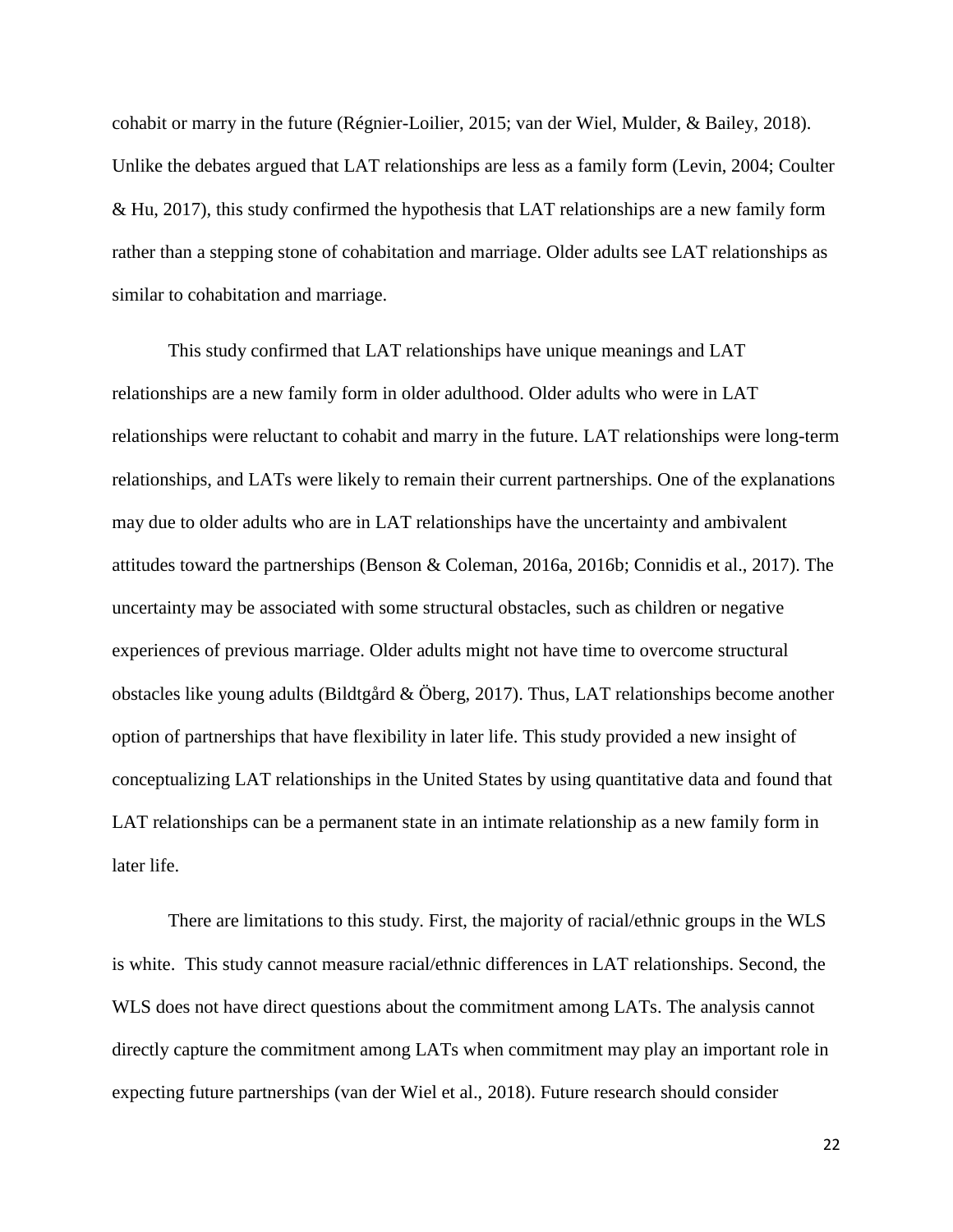racial/ethnic differences in LAT relationships and recognize how commitment is associated with LAT relationships in older adulthood. Despite these limitations, this study demonstrates the definition of LAT relationships and confirms that LAT relationships are distinctive from cohabitation and marriage in older adulthood.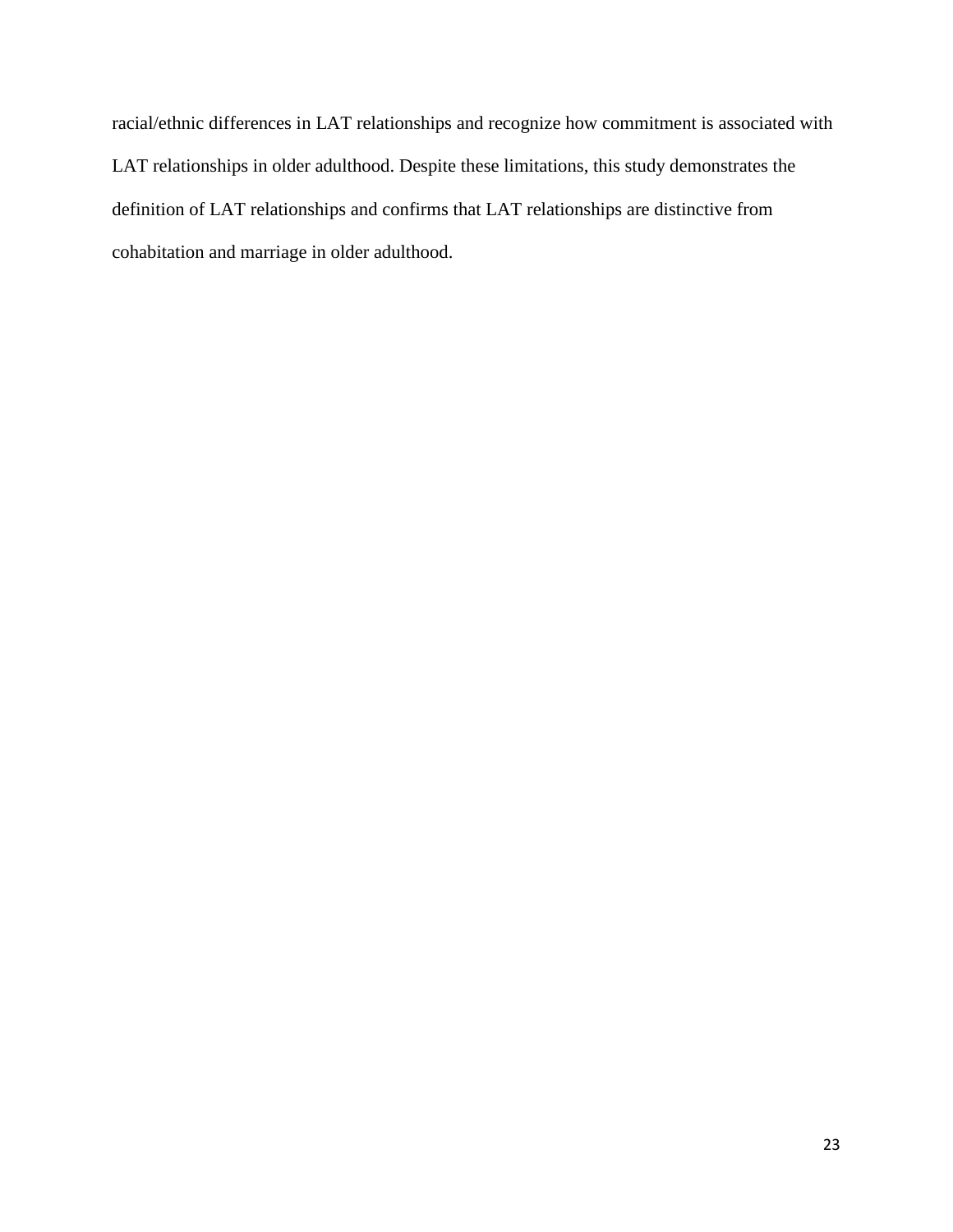- Amato, P. R., & Hayes, L. N. (2013). 'Alone Together' Marriages and 'Living Apart Together' Relationships. In A. Abela & J. Walker (Eds.), *Contemporary Issues in Family Studies* (pp. 31– 45). John Wiley & Sons. doi:10.1002/9781118320990.ch3
- Ayuso, L. (2019). What future awaits couples Living Apart Together (LAT)?. *The Sociological Review*, *67*(1), 226-244. doi:10.1177/0038026118799053
- Benson, J. J., & Coleman, M. (2016a). Older adult descriptions of living apart together. *Family Relations, 65*(3), 439–449. doi:10.1111/fare.12203
- Benson, J. J., & Coleman, M. (2016b). Older adults developing a preference for living apart together. *Journal of Marriage and Family, 78*(3), 797–812. doi:10.1111/jomf.12292
- Bildtgård, T., & Öberg, P. (2017). New Intimate Relationships in Later Life: Consequences for the Social and Filial Network?. *Journal of family issues, 38*(3), 381-405. <https://doi.org/10.1177/0192513X15579503>
- Bildtgård, T., & Öberg, P. (2017). *Intimacy and ageing: New relationships in later life*. Bristol, UK; Chicago, IL, USA: Bristol University Press. doi:10.2307/j.ctt1t89787
- Brown, S. L., & Lin, I. F. (2012). The gray divorce revolution: Rising divorce among middle-aged and older adults, 1990–2010. *The Journals of Gerontology: Series B*, *67*(6), 731-741. doi[:10.1093/geronb/gbs089](https://doi.org/10.1093/geronb/gbs089)
- Brown, S. L., Lin, I. F., Hammersmith, A. M., & Wright, M. R. (2018). Later life marital dissolution and repartnership status: A national portrait. *Journals of Gerontology Series B, 73*(6), 1032- 1042. doi:10.1093/geronb/gbw051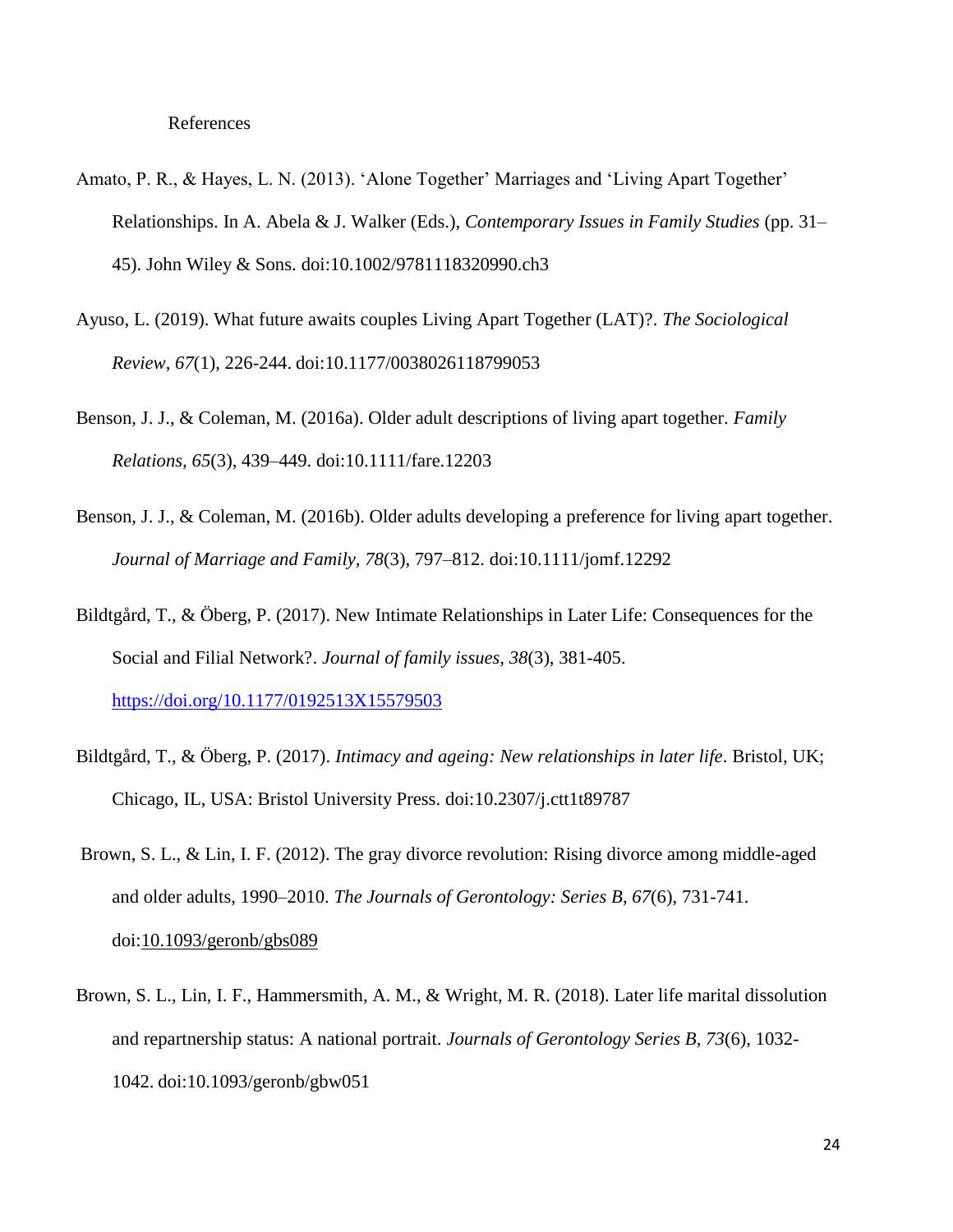- Brown, S. L., Manning, W. D., Payne, K. K., & Wu. H. (2016). Living apart together (LAT) relationships in the U.S. Paper presented at the annual meeting of the Population Association of America.
- Castro-Martín, T., Domínguez-Folgueras, M., & Martín-García, T. (2008). Not truly partnerless: Non-residential partnerships and retreat from marriage in Spain. *Demographic Research*, *18*(16), 443–468. <https://doi.org/10.4054/DemRes.2008.18.16>
- Connidis, I. A., Borell, K., & Karlsson, S. G. (2017). Ambivalence and living apart together in later life: a critical research proposal. *Journal of Marriage and Family*, *79*(5), 1404-1418. doi.org[/10.1111/jomf.12417](https://doi.org/10.1111/jomf.12417)
- Coulter, R., & Hu, Y. (2017). Living apart together and cohabitation intentions in Great Britain. *Journal of Family Issues*, *38*(12), 1701-1729. doi: 10.1177/0192513X1 5619461
- Davis, S. N. (2011). Support, demands, and gender ideology: Exploring work–family facilitation and work–family conflict among older workers. *Marriage & Family Review*, *47*(6), 363-382. [doi:10.1080/01494929.2011.594216](https://doi.org/10.1080/01494929.2011.594216)
- De Jong Gierveld, J. (2002). The dilemma of repartnering: Considerations of older men and women entering new intimate relationships in later life. *Ageing International, 27*, 61–78. [doi:10.1007/s12126-002-1015-z](https://doi.org/10.1007/s12126-002-1015-z)
- De Jong Gierveld, J. (2004). Remarriage, unmarried cohabitation, living apart together: Partner relationship following bereavement or divorce. *Journal of Marriage and Family, 66*, 236–243. doi:10.1111/j.0022-2445.200400015.x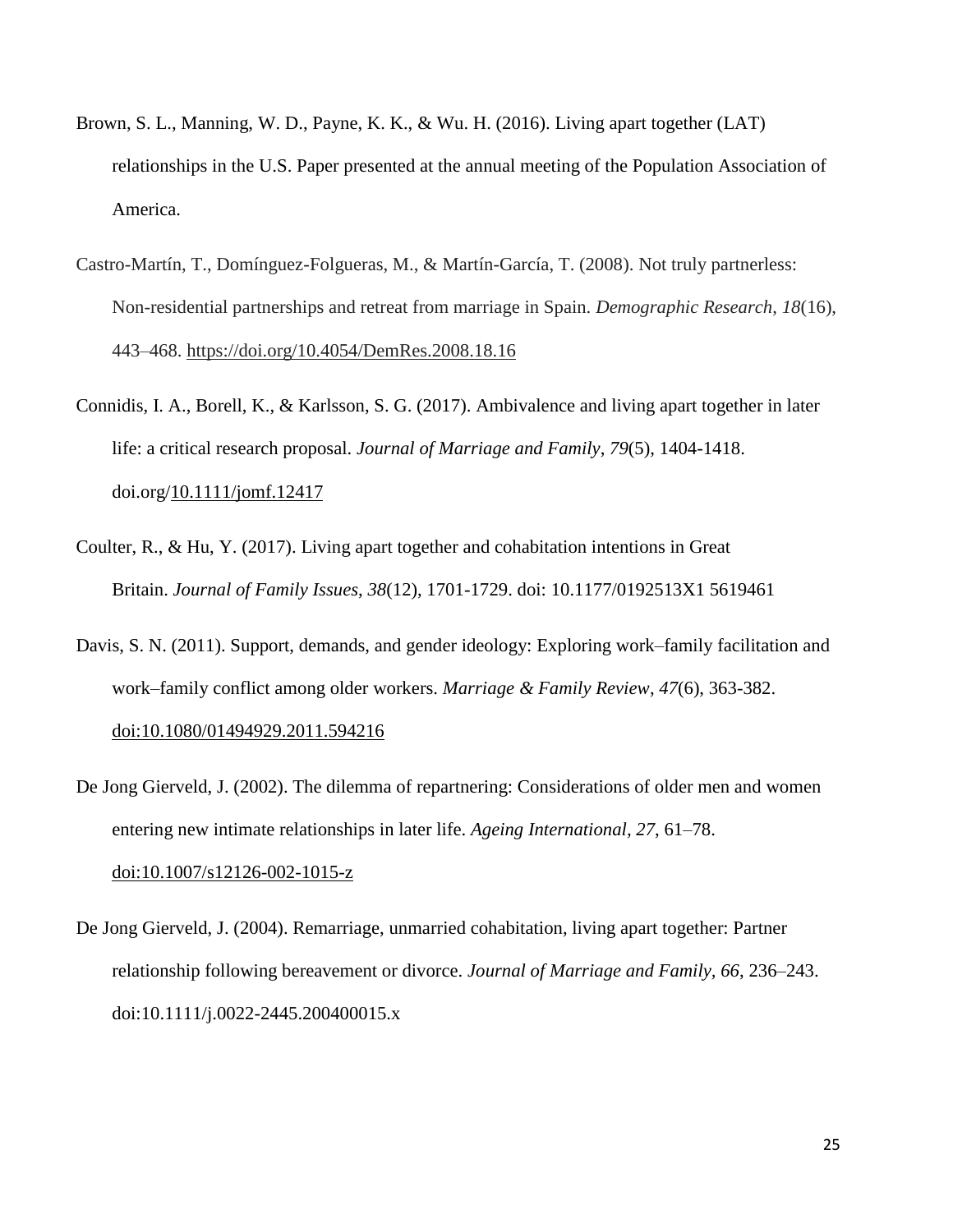- De Jong Gierveld, J., & Merz, E. (2013). Parents' partnership decision making after divorce or widowhood: The role of stepchildren. *Journal of Marriage and Family, 75*, 1098–1113. doi:10.1111/jomf.12061
- Duncan, S., & Phillips, M. (2011). People who live apart together (LATs): New family form or just a stage?. *International Review of Sociology*, *21*(3), 513–532. doi[:10.1080/03906701.2011.625660](https://doi.org/10.1080/03906701.2011.625660)
- Duncan, S., Carter, J., Phillips, M., Roseneil, S., & Stoilova, M. (2013). Why do people live apart together? *Families, Relationships and Societies*, *2*(3), 323–338. https://doi.org/10.1332/204674313X673419
- Duncan, S., Phillips, M., Carter, J., Roseneil, S., & Stoilova, M. (2014). Practices and perceptions of living apart together. *Family Science*, *5*(1), 1–10. doi[:10.1080/19424620.2014.927382](https://doi.org/10.1080/19424620.2014.927382)
- Funk, L. M., & Kobayashi, K. M. (2016). From motivations to accounts: An interpretive analysis of "Living Apart Together" relationships in mid-to later-life couples. *Journal of Family Issues*, *37*(8), 1101-1122. doi[:10.1177/0192513X14529432](https://doi.org/10.1177/0192513X14529432)
- Haskey, J. (2005). Living arrangements in contemporary Britain: Having a partner who usually lives elsewhere and Living apart together (LAT). *Population Trends*, *122*, 35-45.
- Haskey, J., & Lewis, J. (2006). Living-apart-together in Britain: Context and meaning. *International Journal of Law in Context*, *2*(01), 37–48. doi:10.1017/S1744552306001030
- Herd, P., Carr, D., & Roan, C. (2014). Cohort profile: Wisconsin longitudinal study (WLS). *International journal of epidemiology*, *43*(1), 34-41.<https://doi.org/10.1093/ije/dys194>
- Karlsson, S. G., & Borell, K. (2002). Intimacy and autonomy, gender and ageing: Living apart together. *Ageing International*, *27*(4), 11–26. doi[:10.1007/s12126-002-1012-2](https://doi.org/10.1007/s12126-002-1012-2)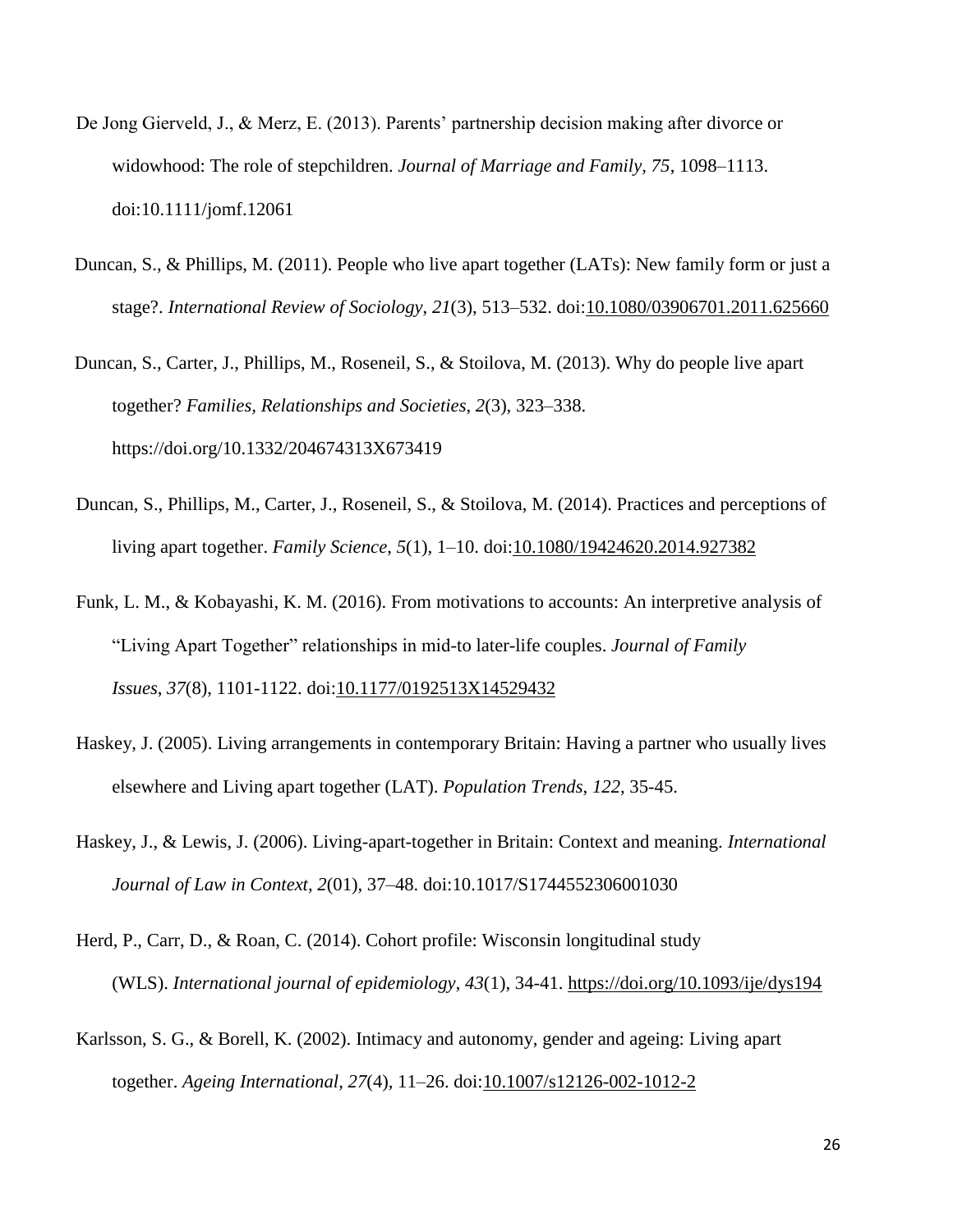- Karlsson, S. G., & Borell, K. (2005). A home of their own. Women's boundary work in LATrelationships. *Journal of Aging Studies*, *19*(1), 73–84. doi[:10.1016/j.jaging.2004.03.008](https://doi.org/10.1016/j.jaging.2004.03.008)
- Kobayashi, K. M., Funk, L., & Khan, M. M. (2017). Constructing a sense of commitment in 'Living Apart Together'(LAT) relationships: Interpretive agency and individualization. *Current Sociology*, *65*(7), 991-1009. doi[:10.1177/0011392116653237](https://doi.org/10.1177/0011392116653237)
- Krapf, S. (2018). Moving in or breaking up? The role of distance in the development of romantic relationships. *European Journal of Population*, *34*: 313-336. https://doi.org/10.1007/s10680-017- 9428-2
- Levin, I. (2004). Living apart together: A new family form. *Current Sociology*, *52*(2), 223–240. doi[:10.1177/0011392104041809](https://doi.org/10.1177/0011392104041809)
- Lewin, A. C. (2017). Health and relationship quality later in life: A comparison of living apart together (LAT), first marriages, remarriages, and cohabitation. *Journal of Family Issues*, *38*(12), 1754-1774. doi[:10.1177/0192513X16647982](https://doi.org/10.1177/0192513X16647982)
- Liefbroer, A. C., Poortman, A. R., & Seltzer, J. A. (2015). Why do intimate partners live apart? Evidence on LAT relationships across Europe. *Demographic Research*, *32*, 251–286. doi[:10.4054/DemRes.2015.32.8](https://doi.org/10.4054/DemRes.2015.32.8)
- Lyssens-Danneboom, V., & Mortelmans, D. (2014). Living Apart Together and Money: New Partnerships, Traditional Gender Roles*. Journal of Marriage and Family*, *76*(5), 949–966. https://doi.org/10.1111/jomf.12136
- Lin, I. F., & Brown, S. L. (2012). Unmarried boomers confront old age: A national portrait. *The Gerontologist*, *52*(2), 153-165. doi[:10.1093/geront/gnr141](https://doi.org/10.1093/geront/gnr141)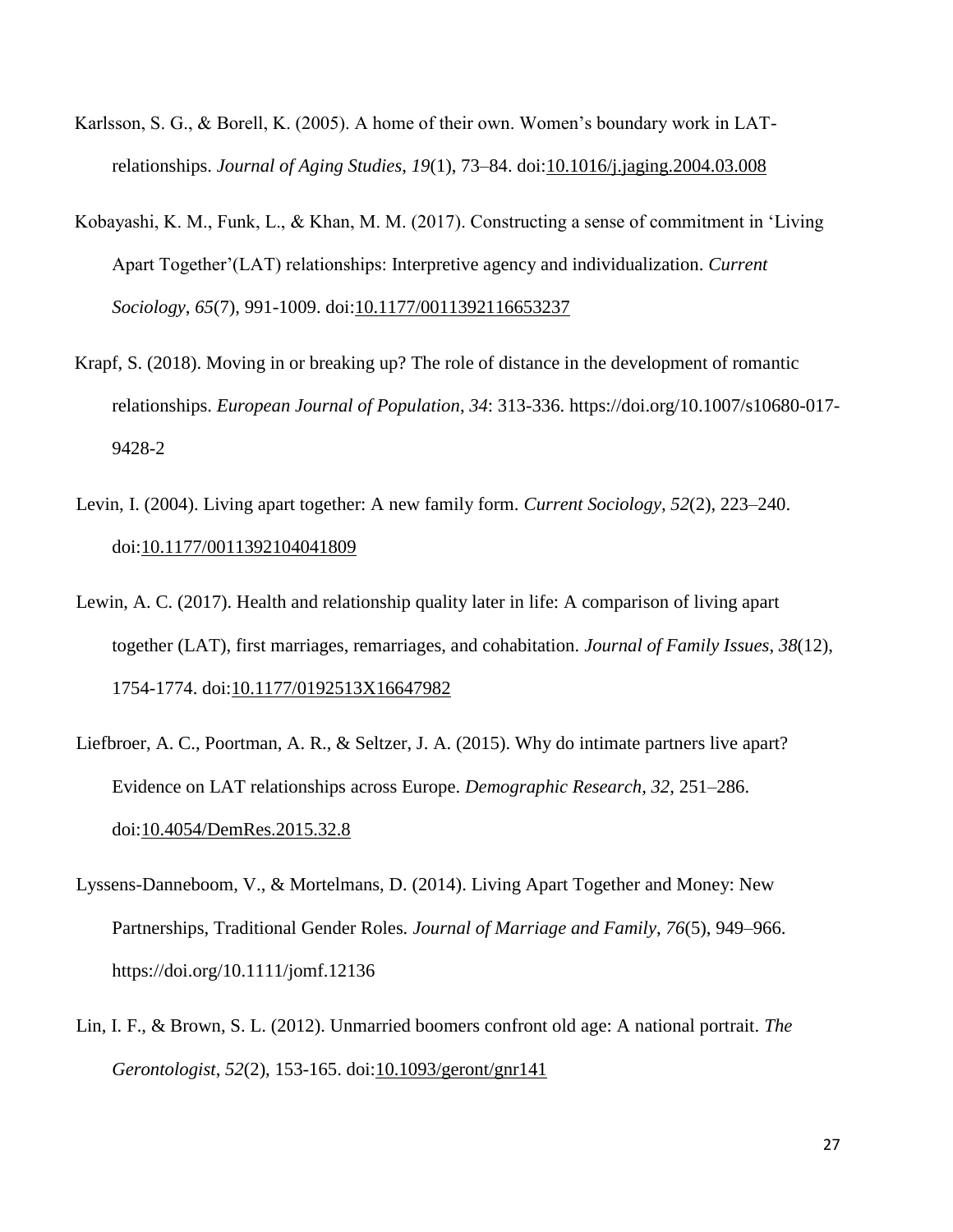- Magee, W. (2006). Effects of family background on social autonomy at midlife. *Social Science Research*, *35*(4), 851–870. doi[:10.1016/j.ssresearch.2004.11.004](https://doi.org/10.1016/j.ssresearch.2004.11.004)
- Pasteels, I., Lyssens-Danneboom, V., & Mortelmans, D. (2017). A Life Course Perspective on Living Apart Together: Meaning and Incidence Across Europe. *Social Indicators Research*, *130*(2), 799–817. https://doi.org[/10.1007/s11205-015-1189-x](https://doi.org/10.1007/s11205-015-1189-x)
- Régnier-Loilier, A. (2015). Neither single nor in a couple in France: What became of them three and six years later. *Analysis of determinants and prevalence of LAT*, 29-53.
- Reimondos, A., Evans, A., & Gray, E. (2011). Living-apart-together (LAT) relationships in Australia. *Family matters*, *87*, 43–55.
- Roseneil, S. (2006). On not living with a partner: Unpicking coupledom and cohabitation. *Sociological research online, 11*(3), 1-14.
- Sewell, W. H., Hauser, R. M., Springer, K. W., & Hauser, T. S. (2003). As we age: a review of the Wisconsin Longitudinal Study, 1957–2001. *Research in social stratification and mobility*, *20*, 3- 111. [https://doi.org/10.1016/S0276-5624\(03\)20001-9](https://doi.org/10.1016/S0276-5624(03)20001-9)
- Stevens, N. (2002). Re-engaging: New partnerships in late-life widowhood. *Ageing Internationa*l, *27*(4), 27-42. https://doi.org/10.1007/s12126-002-1013-1
- Stoilova, M., Roseneil, S., Crowhurst, I., Hellesund, T., & Santos, A. C. (2014). Living Apart Relationships in Contemporary Europe: Accounts of Togetherness and Apartness. *Sociology*, *48*(6), 1075–1091. https://doi.org[/10.1177/0038038514523697\](https://doi.org/10.1177/0038038514523697)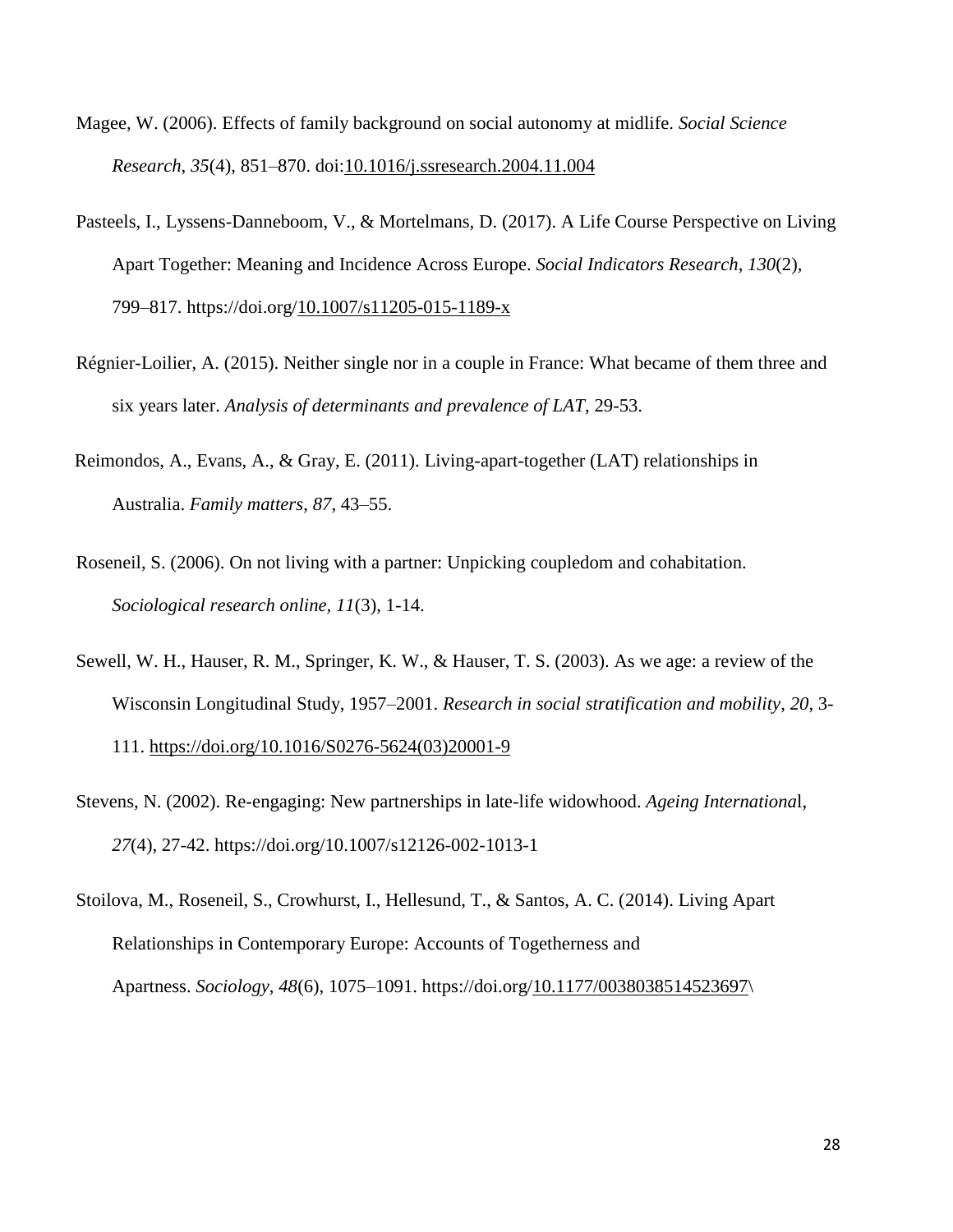- Strohm, C. Q., Seltzer, J. A., Cochran, S. D., & Mays, V. M. (2009). "Living Apart Together" relationships in the United States. *Demographic Research*, *21*, 177–214. doi:10.4054/DemRes.2009.21.
- Tai, T., Baxter, J., & Hewitt, B. (2014). Do co-residence and intentions make a difference? Relationship satisfaction in married, cohabiting, and living apart together couples in four countries. *Demographic Research*, *31*(3), 71–104. doi[:10.4054/DemRes.2014.31.3](https://doi.org/10.4054/DemRes.2014.31.3)
- Turcotte, M. (2013). Insights on Canadian society: Living apart together. *Statistics Canada*. Retrieved from http://www.statcan.gc.ca/pub/75-006-x/2013001/article/11771-eng.pdf
- Upton-Davis, K. (2012). Living apart together relationships (LAT): Severing intimacy from obligation. *Gender Issues, 29*(1–4), 25–38. doi:10.1007/s12147-012-9110-2
- Upton-Davis, K. (2015). Subverting gendered norms of cohabitation: Living apart together for women over 45*. Journal of Gender Studies*, *24*(1), 104–116. doi:10.1080/09589236.2013.861346
- van der Wiel, R., Mulder, C. H., & Bailey, A. (2018). Pathways to commitment in living-aparttogether relationships in the Netherlands: A study on satisfaction, alternatives, investments and social support. *Advances in Life Course Research*, *36*, 13–22. <https://doi.org/10.1016/j.alcr.2018.03.001>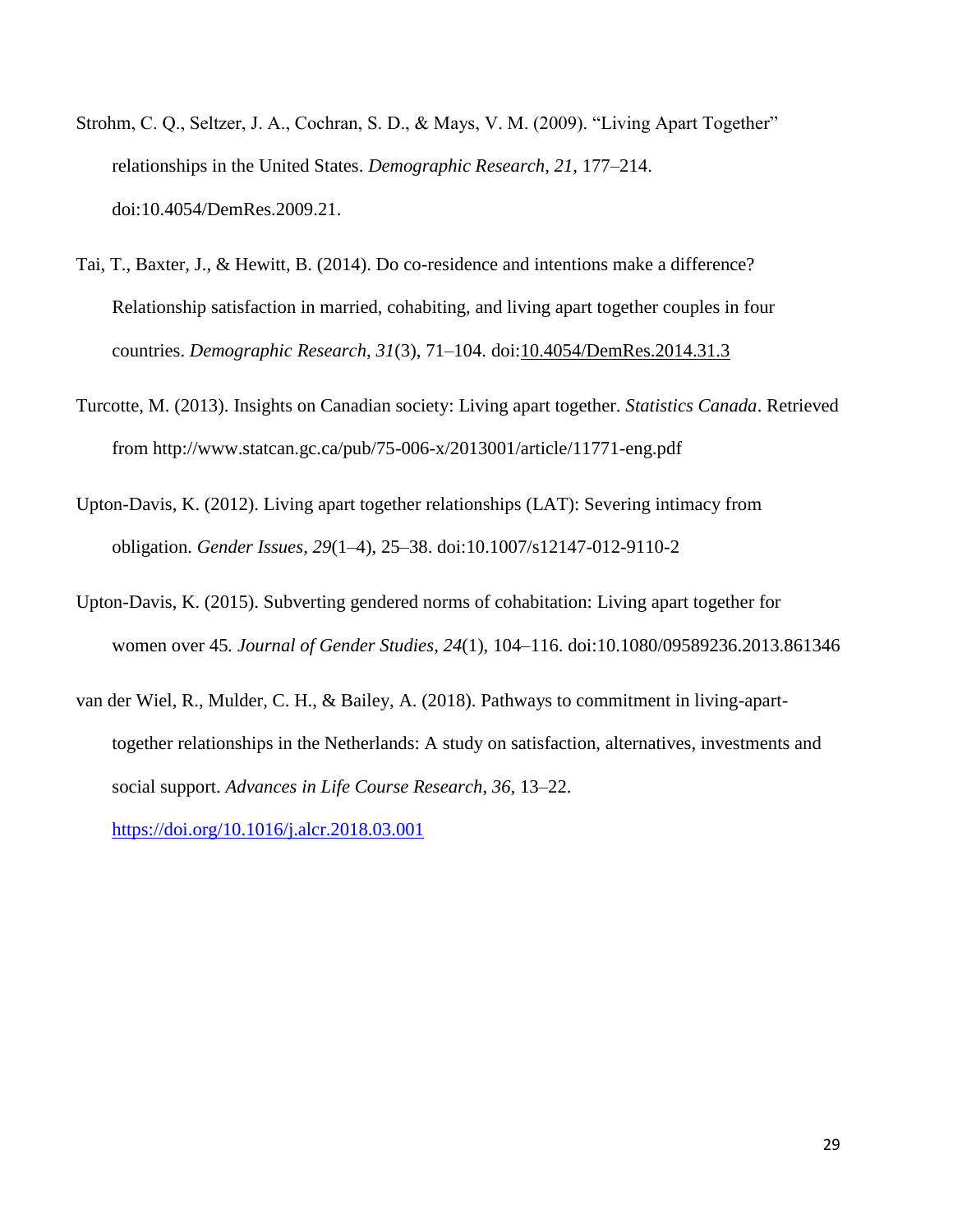| Table 1. Mean of Felechtage of Demographic Characteristics among LATS and Conautors | LAT <sub>s</sub>   | Cohabitors         |
|-------------------------------------------------------------------------------------|--------------------|--------------------|
| Gender                                                                              |                    |                    |
| Men                                                                                 | 48%                | 51%                |
| Women                                                                               | 52%                | 49%                |
| Age                                                                                 | 71.1               | 69.7               |
| <b>Educational attainment</b>                                                       |                    |                    |
| Less than HS or HS                                                                  | 52%                | 57%                |
| Some college                                                                        | 21%                | 16%                |
| <b>BA</b>                                                                           | 12%                | 12%                |
| MA & MA+                                                                            | 15%                | 16%                |
| <b>Employment status</b>                                                            |                    |                    |
| Currently employed                                                                  | 38%                | 36%                |
| Currently not employed                                                              | 62%                | 64%                |
| <b>Total Personal Income</b>                                                        | 36,900             | 31,673             |
| Presence of children                                                                |                    |                    |
| Non-resident children                                                               | 79%                | 83%                |
| Resident children                                                                   | 7%                 | 4%                 |
| childless                                                                           | 14%                | 13%                |
| Status of owned home                                                                |                    |                    |
| Rented or not live in a private residence                                           | 13%                | 8%                 |
| Owned private residence                                                             | 87%                | 92%                |
| Living alone                                                                        |                    |                    |
| Yes                                                                                 | 89%                |                    |
| N <sub>o</sub>                                                                      | 11%                |                    |
| Self-rated health                                                                   | 3.7                | 3.7                |
| Previous marital status                                                             |                    |                    |
| Never married/single                                                                | 6%                 | 17%                |
| Divorced/separated                                                                  | 52%                | 53%                |
| Widowed                                                                             | 42%                | 30%                |
| Relationship duration (Years)                                                       | 8.7                | 13.2               |
| Days of getting together last week                                                  | 2.7                |                    |
| Traditional gender ideology                                                         | 6.5                | 6.1                |
| Autonomy                                                                            | 13.4               | 13.9               |
| Sample N (%)                                                                        | $N = 250$<br>(52%) | $N = 234$<br>(48%) |

Table 1. Mean or Percentage of Demographic Characteristics among LATs and Cohabitors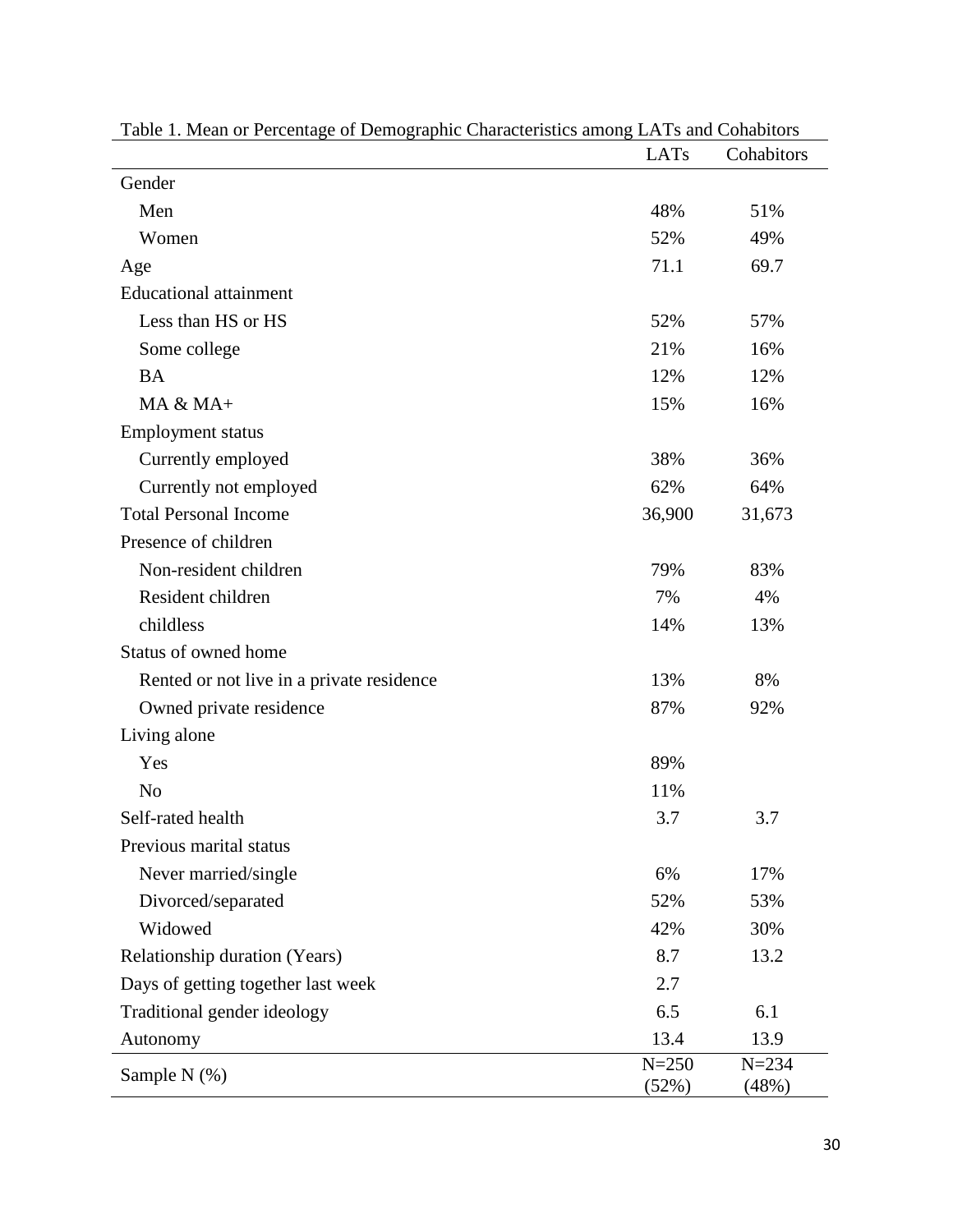|                                | LATs               | Cohabitors         |  |
|--------------------------------|--------------------|--------------------|--|
| Expectation of living together |                    |                    |  |
| Definitely won't live together | 39%                |                    |  |
| Probably won't                 | 37%                |                    |  |
| About a 50-50 chance           | 16%                |                    |  |
| Probably will                  | 6%                 |                    |  |
| Definitely will live together  | 2%                 |                    |  |
| Expectation of getting married |                    |                    |  |
| Definitely won't get married   | 47%                | 39%                |  |
| Probably won't                 | 30%                | 34%                |  |
| About a 50-50 chance           | 15%                | 12%                |  |
| Probably will                  | 5%                 | 9%                 |  |
| Definitely will get married    | 3%                 | 6%                 |  |
| Sample N $(\%)$                | $N = 250$<br>(52%) | $N = 234$<br>(48%) |  |

Table 2. Percentage of Expectations of Union Formation among LATs and Cohabitors

| Table 3. Percentage of Expecting Union Formation among LATs |  |  |  |
|-------------------------------------------------------------|--|--|--|
|                                                             |  |  |  |

|                                   | Expectation of living together |     |  |  |
|-----------------------------------|--------------------------------|-----|--|--|
| Expectation of getting<br>married | Yes                            | No  |  |  |
| Yes                               | 17%                            | 7%  |  |  |
| No                                | 83%                            | 93% |  |  |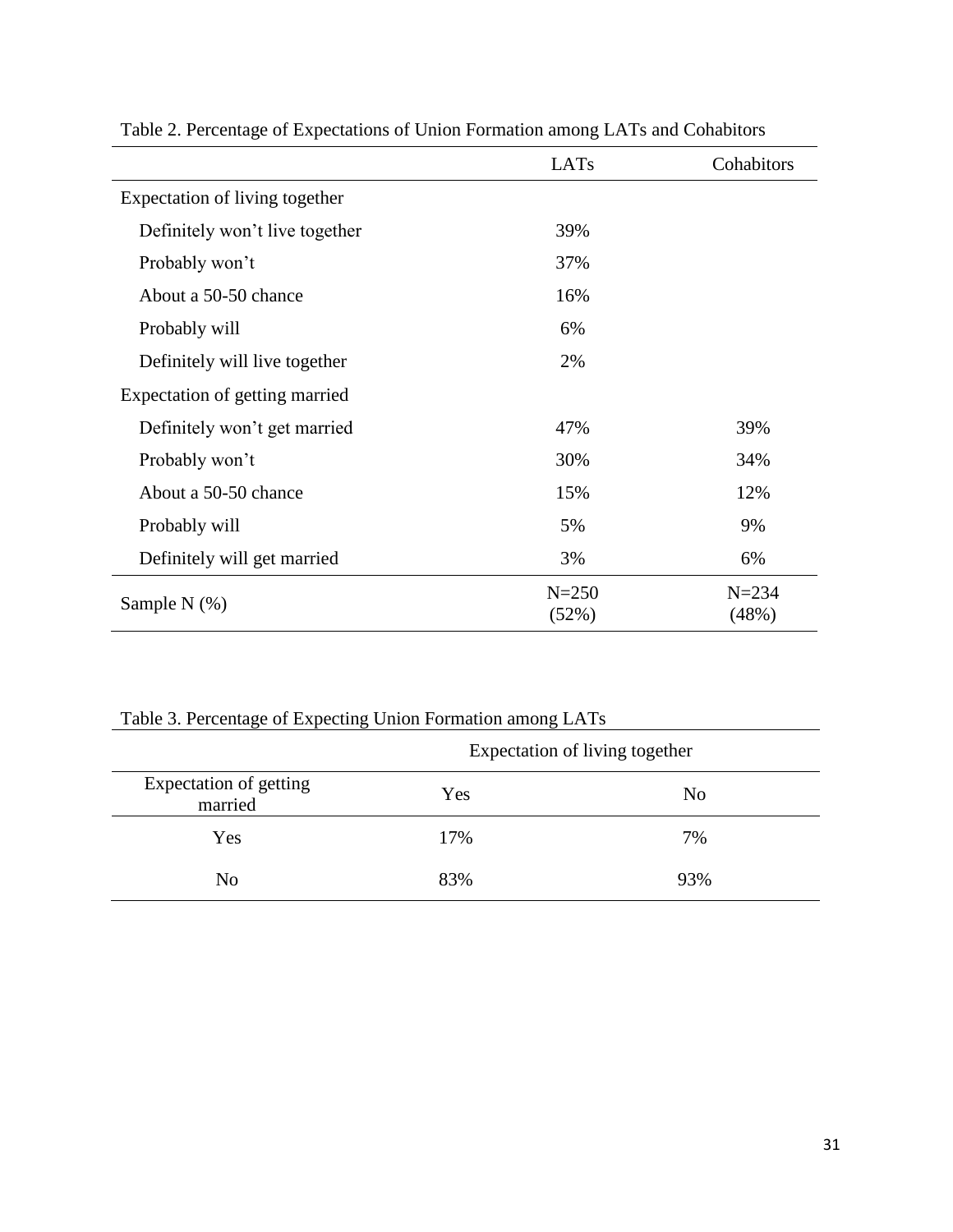| LAIS                                 | <b>Expectation of living</b> | Expectation of getting |
|--------------------------------------|------------------------------|------------------------|
|                                      | together                     | married                |
| Gender                               |                              |                        |
| Women                                | $0.41**$                     | $0.28***$              |
| Ref: Men                             |                              |                        |
| Age                                  | $0.90***$                    | $0.87***$              |
| Previous marital status              |                              |                        |
| Divorced/separated                   | 0.52                         | 1.59                   |
| Widowed                              | 0.53                         | 1.11                   |
| Ref: Never married                   |                              |                        |
| <b>Educational attainment</b>        |                              |                        |
| Some college                         | 1.42                         | 1.81                   |
| <b>BA</b>                            | 0.96                         | 0.63                   |
| $MA & MA+$                           | 0.88                         | 1.59                   |
| Ref: HS or less than HS              |                              |                        |
| <b>Employment status</b>             |                              |                        |
| Currently employed                   | 1.18                         | 1.45                   |
| Ref: Currently not employed          |                              |                        |
| Status of owned home                 |                              |                        |
| Owned private residence              | 1.33                         | $2.57*$                |
| Ref: Rented or not live in a private |                              |                        |
| residence                            |                              |                        |
| Total personal income                | 1.00                         | 1.00                   |
| Self-rated health                    | 0.95                         | 1.17                   |
| Presence of children                 |                              |                        |
| Resident children                    | 0.27                         | 0.85                   |
| childless                            | 0.69                         | 2.15                   |
| Ref: Non-resident children           |                              |                        |
| Days of getting together last week   | $1.30***$                    | 1.07                   |
| Relationship duration                | $0.97*$                      | $0.95**$               |
| Traditional gender ideology          | 1.10                         | 0.98                   |
| Autonomy                             | 0.94                         | 0.93                   |
| Living alone                         | $0.26*$                      | 0.72                   |
| cut1                                 | $0.00***$                    | $0.00***$              |
| cut2                                 | $0.00**$                     | $0.00**$               |
| cut3                                 | $0.00**$                     | $0.00**$               |
| cut4                                 | $0.01*$                      | $0.00*$                |
| $\mathbf N$                          | 250                          | 250                    |

Table 4. Odds Ratios from Ordered Logistic Regressions of Union Formation Expectation among LATs

legend: \* p<.05; \*\* p<.01; \*\*\* p<.001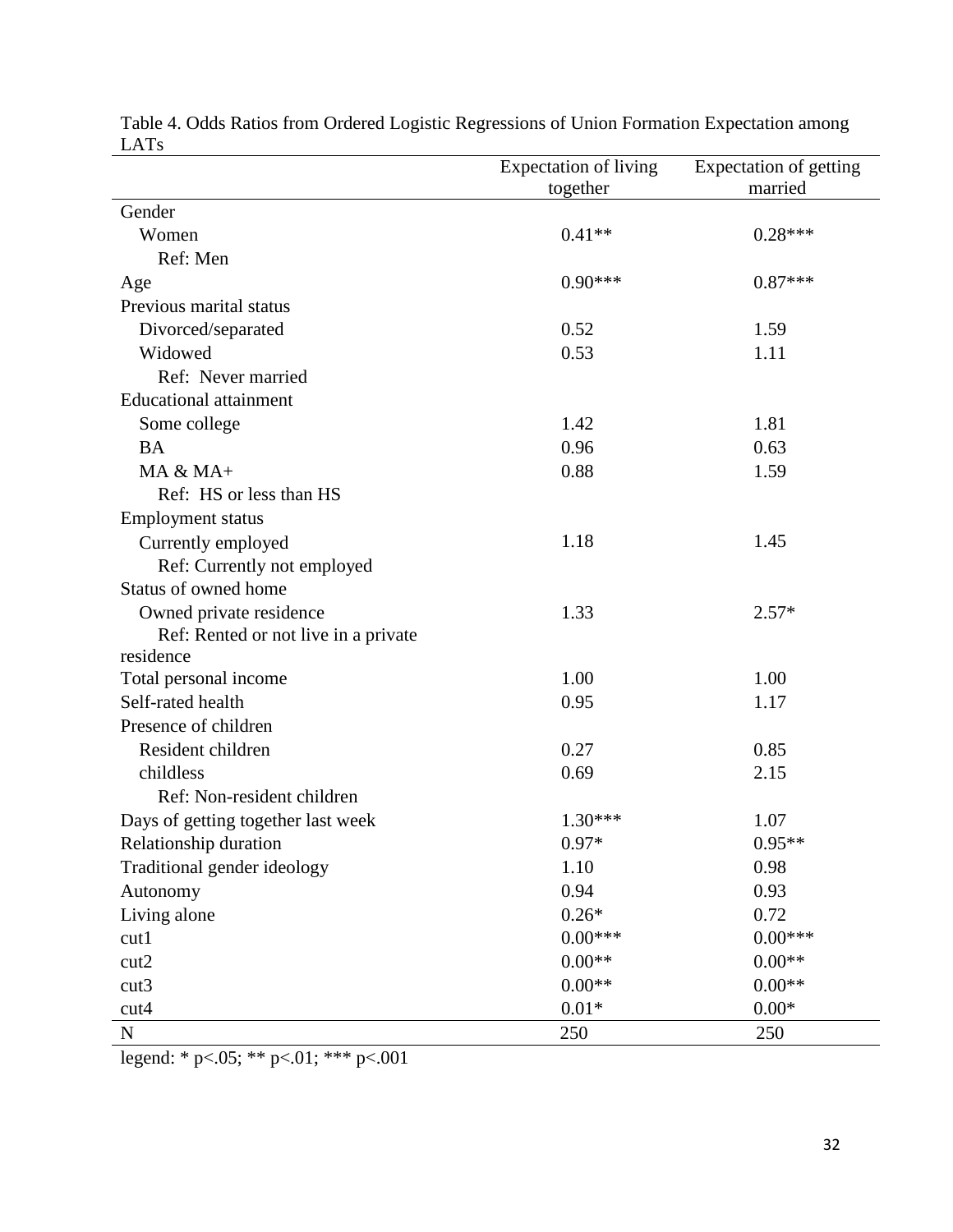|                                                | Expectation of getting |
|------------------------------------------------|------------------------|
|                                                | married                |
| LATs                                           | $0.67*$                |
| Ref: cohabitors                                |                        |
| Gender                                         |                        |
| Women                                          | $0.36***$              |
| Ref: Men                                       |                        |
| Age                                            | $0.89***$              |
| Previous marital status                        |                        |
| Divorced/separated                             | 0.76                   |
| Widowed                                        | 0.70                   |
| Ref: Never married                             |                        |
| <b>Educational attainment</b>                  |                        |
| Some college                                   | 1.37                   |
| <b>BA</b>                                      | 0.85                   |
| $MA & MA+$                                     | 1.04                   |
| Ref: HS or less than HS                        |                        |
| <b>Employment status</b>                       |                        |
| Currently employed                             | 1.17                   |
| Ref: Currently not employed                    |                        |
| Status of owned home                           |                        |
| Owned private residence                        | $2.16*$                |
| Ref: Rented or not live in a private residence |                        |
| Total personal income                          | 1.00                   |
| Self-rated health                              | 1.09                   |
| Presence of children                           |                        |
| Resident children                              | 1.33                   |
| childless                                      | $2.02*$                |
| Ref: Non-resident children                     |                        |
| Relationship duration                          | $0.97**$               |
| Traditional gender ideology                    | 0.96                   |
| Autonomy                                       | 0.94                   |
| cut1                                           | $0.00***$              |
| cut2                                           | $0.00***$              |
| cut3                                           | $0.00***$              |
| cut4                                           | $0.00***$              |
| ${\bf N}$                                      | 484                    |

Table 5. Odd Ratios from Ordered Logistic Regression of Marital Expectation among LATs and Cohabitors

legend: \* p<.05; \*\* p<.01; \*\*\* p<.001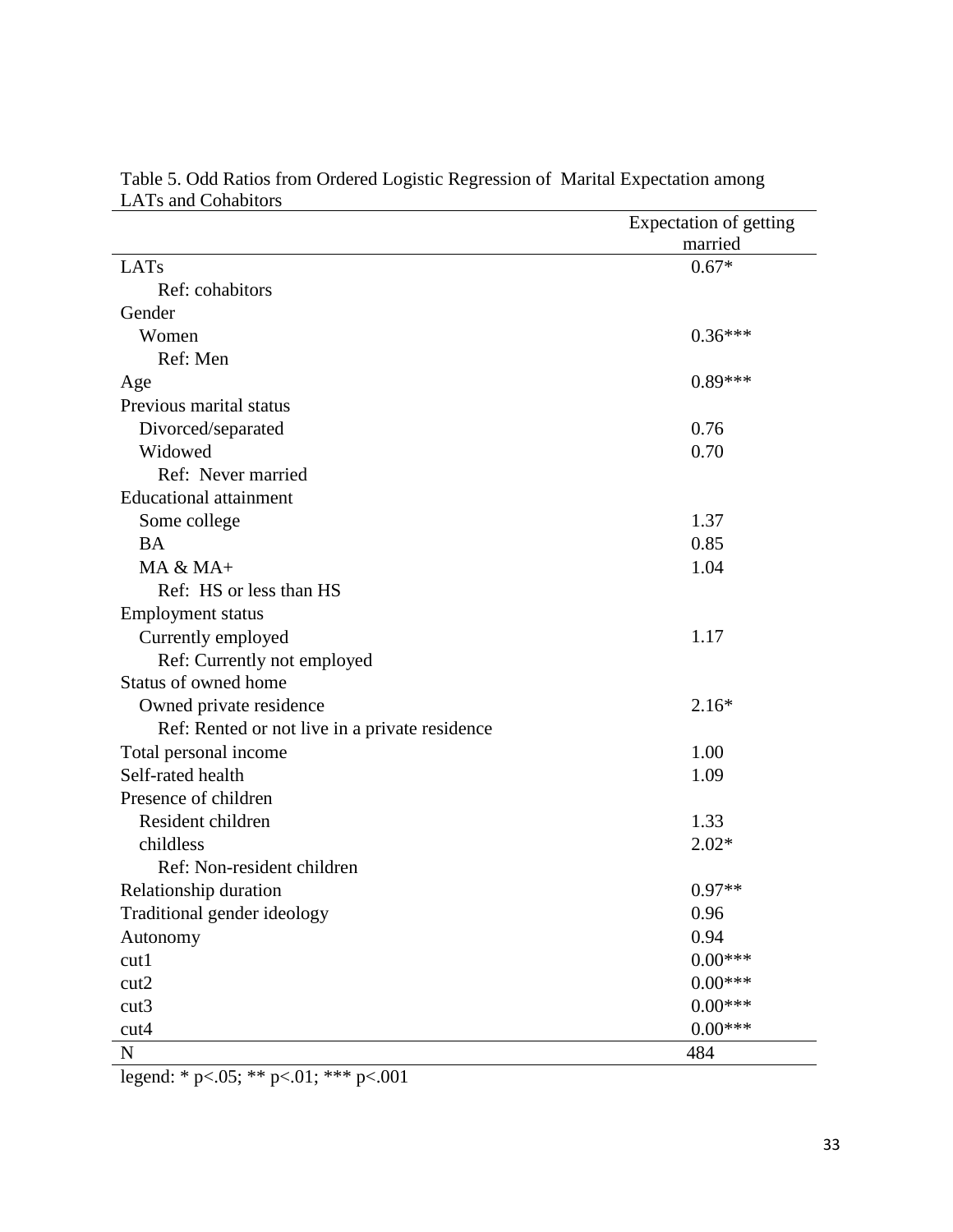# Appendix

|                                    | Expectation of living together |            | Expectation of getting married |           |            |         |
|------------------------------------|--------------------------------|------------|--------------------------------|-----------|------------|---------|
|                                    | Won't                          |            | Will live                      | Won't get |            | Will    |
|                                    | live                           | Ambivalent | together                       | married   | Ambivalent | get     |
|                                    | together                       |            |                                |           |            | married |
| Gender                             |                                |            |                                |           |            |         |
| Men                                | 44%                            | 65%        | 56%                            | 44%       | 65%        | 53%     |
| Women                              | 56%                            | 35%        | 44%                            | 56%       | 35%        | 47%     |
| Age                                | 71                             | 70         | 68                             | 71.6      | 70.5       | 67.2    |
| <b>Educational attainment</b>      |                                |            |                                |           |            |         |
| HS or less than HS                 | 53%                            | 46%        | 53%                            | 56%       | 41%        | 47%     |
| Some college                       | 20%                            | 23%        | 33%                            | 19%       | 30%        | 27%     |
| <b>BA</b>                          | 12%                            | 13%        | 14%                            | 13%       | 8%         | 8%      |
| $MA & MA+$                         | 15%                            | 18%        | 0%                             | 13%       | 22%        | 17%     |
| <b>Employment status</b>           |                                |            |                                |           |            |         |
| Currently employed                 | 37%                            | 40%        | 50%                            | 34%       | 49%        | 63%     |
| Currently not employed             | 63%                            | 60%        | 50%                            | 66%       | 51%        | 37%     |
| <b>Total Personal Income</b>       | 35,918                         | 45,338     | 33,769                         | 35,392    | 51,413     | 30,051  |
| Presence of children               |                                |            |                                |           |            |         |
| Non-resident children              | 78%                            | 80%        | 89%                            | 81%       | 76%        | 63%     |
| Resident children                  | 7%                             | 10%        | 6%                             | 8%        | 3%         | 11%     |
| childless                          | 15%                            | 10%        | 6%                             | 11%       | 22%        | 26%     |
| Status of owned home               |                                |            |                                |           |            |         |
| Rented or not live in a private    | 14%                            | 13%        | 6%                             | 14%       | 11%        | 5%      |
| residence                          |                                |            |                                |           |            |         |
| Owned private residence            | 86%                            | 88%        | 94%                            | 86%       | 89%        | 95%     |
| Self-rated health                  | 3.7                            | 3.8        | 3.7                            | 3.7       | 3.7        | 3.8     |
| Previous marital status            |                                |            |                                |           |            |         |
| Never married/single               | 7%                             | 3%         | 6%                             | 5%        | 16%        | 0%      |
| Divorced/separated                 | 52%                            | 55%        | 44%                            | 51%       | 51%        | 58%     |
| Widowed                            | 41%                            | 43%        | 50%                            | 44%       | 32%        | 42%     |
| Relationship duration              | 9.5                            | 5.5        | 6.8                            | 9.6       | 6.1        | 4.3     |
| Days of getting together last week | 2.4                            | 3.1        | 4.8                            | 2.6       | 2.8        | 2.7     |
| Living alone                       |                                |            |                                |           |            |         |
| Yes                                | 89%                            | 88%        | 83%                            | 88%       | 95%        | 84%     |
| N <sub>o</sub>                     | 11%                            | 13%        | 17%                            | 12%       | 5%         | 16%     |
| Traditional gender ideology        | 6.3                            | 7.4        | 6.4                            | 6.4       | 6.6        | 6.5     |
| Autonomy                           | 13.4                           | 13.6       | 13.1                           | 13.5      | 13.1       | 13.5    |

Table 1. Mean or Percentage of Demographic Characteristics among LATs by Expectations of Union Formation